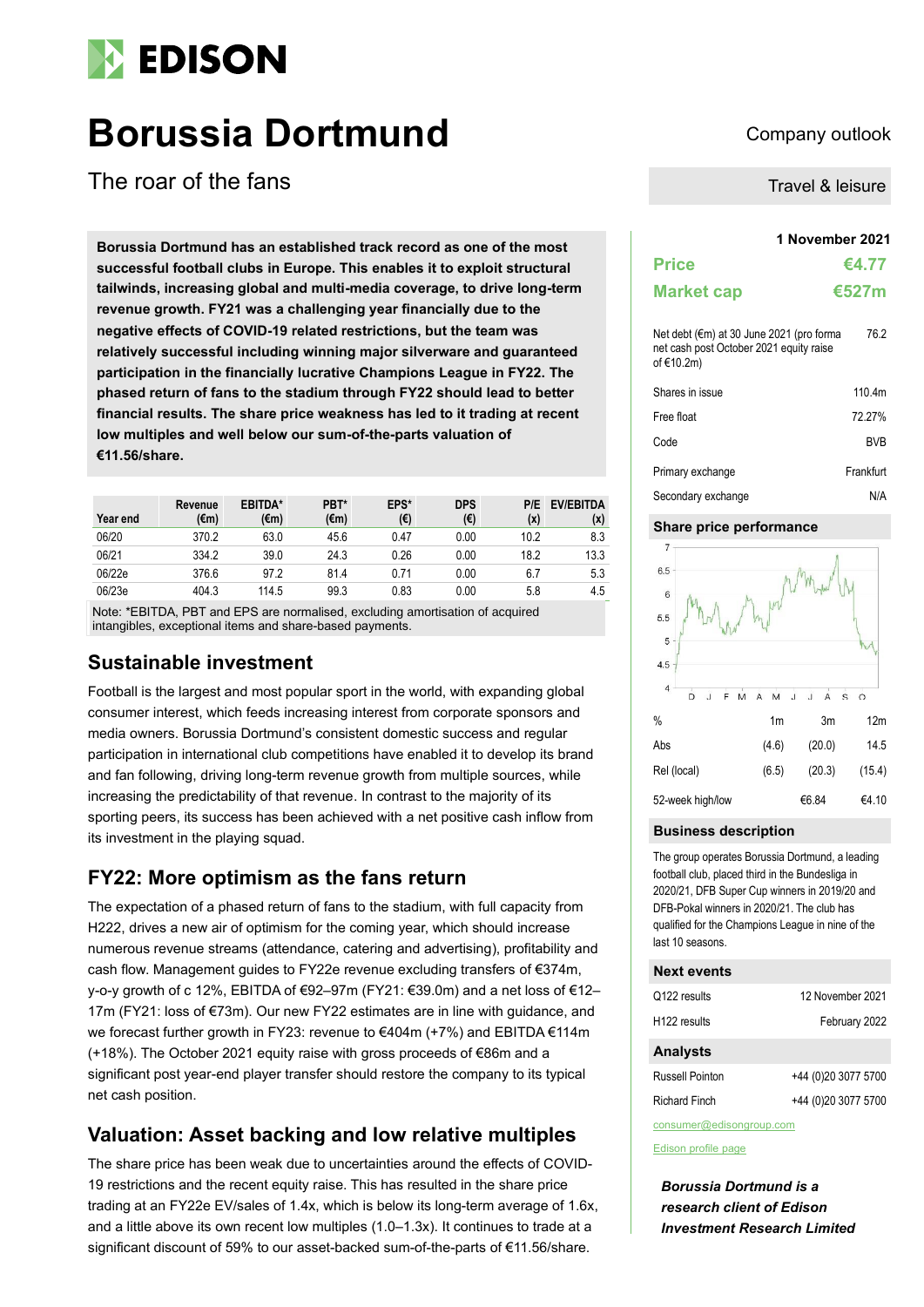

## **Investment summary**

## **Company description: A leading football club**

Borussia Dortmund has been one of the most successful German football clubs for decades. FY21, was challenging from a financial perspective due to the COVID-19 related restrictions, but on the pitch it was a relatively successful year: winning the DFB Pokal, reaching the quarter finals of the Champions League, and finishing third in the Bundesliga, guaranteeing its place in the Champions League for the ninth time in the last 10 seasons.

The corporate strategy has been to make its financial success less dependent on short-term sporting success by increasing the domestic and international marketing of the brand. Coupled with this, the team's sporting success must be sustainable (ie without taking on new debt). The relatively consistent on-the-pitch success has enabled the company to generate long-term revenue growth of c 12% from multiple revenue sources, while increasing the relative predictability of those revenues. The strength of the brand is reflected in over 42 million followers across social media platforms.

## **Financials: Strong recovery as the fans return**

To reflect the more optimistic outlook with the gradual return of fans to the stadium through the season, we upgrade our forecasts for FY22 and introduce forecasts for FY23. We assume a gradual build to full capacity from H222 and effective capacity for the season of 78% (70% previously). Our FY22e estimates are broadly in line with management's new guidance, with yearon-year growth in revenue of c 13% to €377m and EBITDA of c 150% to €97m. In FY23, we estimate 7% revenue growth to €404m and 18% EBITDA growth to €114m.

#### **Exhibit 1: Summary forecast changes**

|        |          | Revenue (€m)             |          |      | EBITDA $(\epsilon m)$ |          |      | EPS normalised $(E)$ |          |
|--------|----------|--------------------------|----------|------|-----------------------|----------|------|----------------------|----------|
|        | Old      | <b>New</b>               | $%$ chg. | Old  | <b>New</b>            | $%$ chg. | Old  | <b>New</b>           | $%$ chg. |
| FY22e  | 369.9    | 376.6                    | 1.8      | 80.8 | 97.2                  | 20.2     | 0.62 | 0.71                 | 14.5     |
| FY23e  |          | 404.3                    |          |      | 114.5                 |          |      | 0.83                 |          |
| $\sim$ | $ \cdot$ | $\overline{\phantom{a}}$ |          |      |                       |          |      |                      |          |

Source: Edison Investment Research

## **Valuation: Well-supported by assets and multiples**

We value Borussia Dortmund using an asset-backed sum-of-the-parts, which separately values the playing squad, the club's brand (last quoted valuation adjusted to reflect estimated market movements) and other assets (at net book value). Our valuation of €11.56/share is at a premium of 142% to the current share price. Using more traditional multiples, the current FY22e EV/sales multiple of 1.4x is at a significant discount to the long-run average of 1.6x, and a little above more recent low multiples (1.0–1.3x), suggesting strong upside potential.

## **Sensitivities: Sporting success, squad development and brand**

- The key near-term sensitivities are those that can affect the more variable revenue streams: success in lucrative knock-out competitions, fan attendance at the stadium, and the ability to travel (eg on promotional tours).
- The company has a history of identifying and nurturing young talent that it has ultimately sold for great profits. Continuation of this is important to the company's future profitability.
- Dependence on brand perception is tempered by long-term contracts with major sponsors.
- It is subject to external governing bodies, which may change the structure of German and European football, and negotiation of key media contracts is outside the company's control.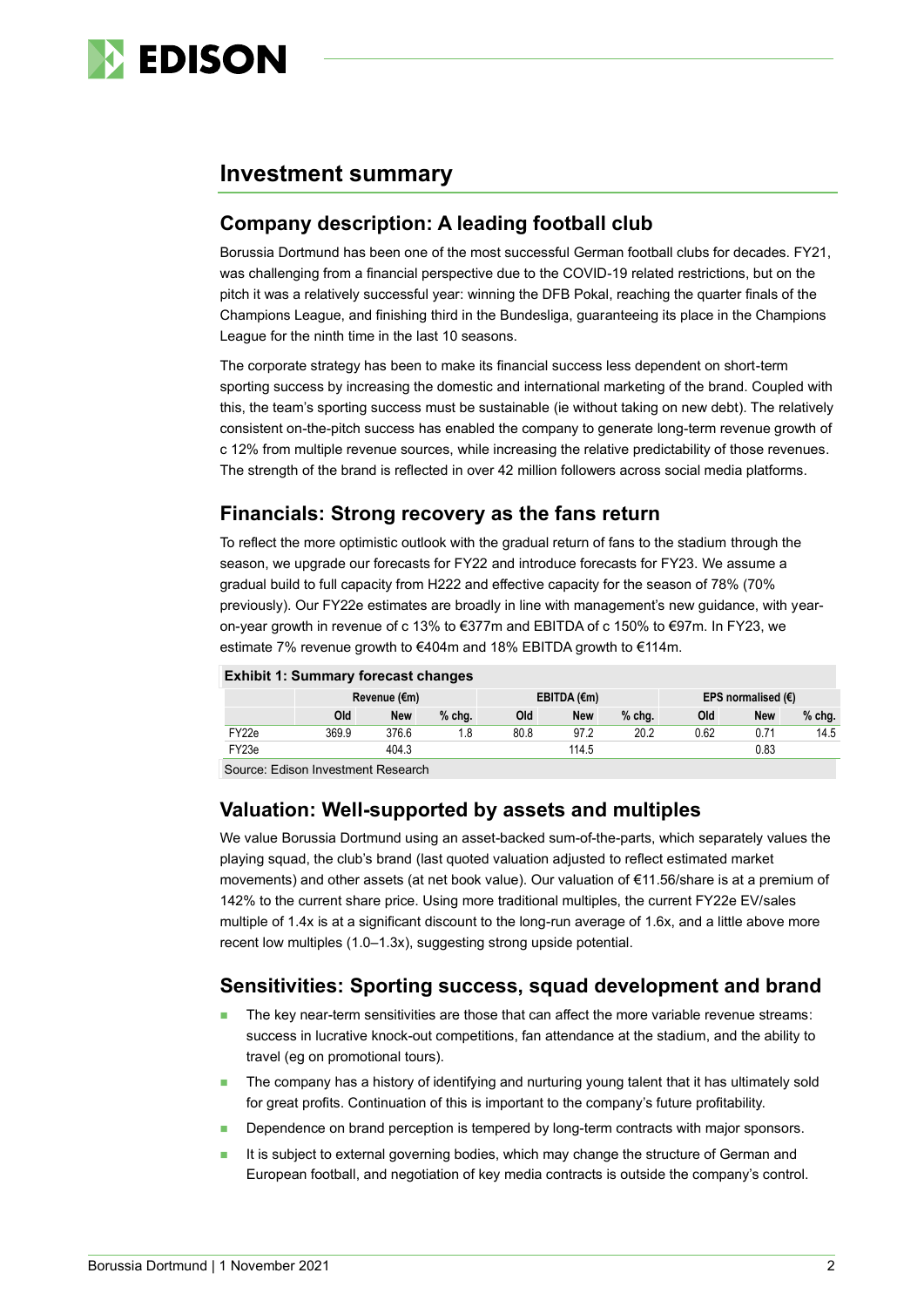

## **Company description: A leading German football club**

Borussia Dortmund was formed as Ballspielverein Borussia e.V. Dortmund (Borussia club for ball games) in 1909, hence the BVB 09 logo. 'Borussia' was taken from the brewery name Borussia-Brauerei, today known as Dortmunder Actien Brauerei (DAB). Since its formation in 1909, it has become one of Germany's most successful football clubs and one of the most valuable global football clubs and brands. The company was listed in October 2000, becoming the first publicly traded football club on the Frankfurt Stock Exchange. It remains one of the few quoted European football clubs, with an investible free float of 72.27%.

## **A history of sporting success**

| <b>Exhibit 2: Honours</b>    |                                                   |
|------------------------------|---------------------------------------------------|
| <b>Contest</b>               | <b>Seasons</b>                                    |
| German championship*         | 1956, 1957, 1963, 1995, 1996, 2002, 2011 and 2012 |
| DFB-Pokal (German Cup)       | 1965, 1989, 2012, 2017 and 2021                   |
| DFL-Supercup                 | 1989, 1995, 1996, 2008**, 2013, 2014 and 2019     |
| <b>UEFA Champions League</b> | 1997                                              |
| European Cup Winners' Cup    | 1966                                              |
| Intercontinental Cup         | 1997                                              |
|                              |                                                   |

Source: Borussia Dortmund. Note: \*Bundesliga since 1964. \*\*Unofficial.

Domestically, the club has won eight national championships (named the Bundesliga since 1964). five DFB-Pokals (the German knockout cup competition) including in 2020/21, and six DFL-Supercups (played towards the start of a new football season between the winners of the Bundesliga and the DFB-Pokal from the prior season).

Internationally, Borussia Dortmund became the first German team to win a European competition, the European Cup Winners' Cup in 1966, and won the Union of European Football Associations' (UEFA's) most important and financially lucrative competition, the Champions League, in 1997. In the same season, it won the Intercontinental Cup, today known as the FIFA Club Word Cup, played between the champions of the Champions League and the South American equivalent, Copa Libertadores.

In Exhibit 3 we show Borussia Dortmund's finishing position (quoted) in the Bundesliga in every season since FY01, when the company was listed, of the 18 competing teams, as well as that of its main competitor, Bayern Munich. We also show the lowest finishing position required to compete in the Champions League or the UEFA/Europa Cup in the following season. In the last 10 seasons, the team has finished in the top four of the Bundesliga on nine occasions.



Borussia Dortmund ———— Bayern Munich ———— Champions League ———— UEFA/Europa



Source: Bundesliga, Borussia Dortmund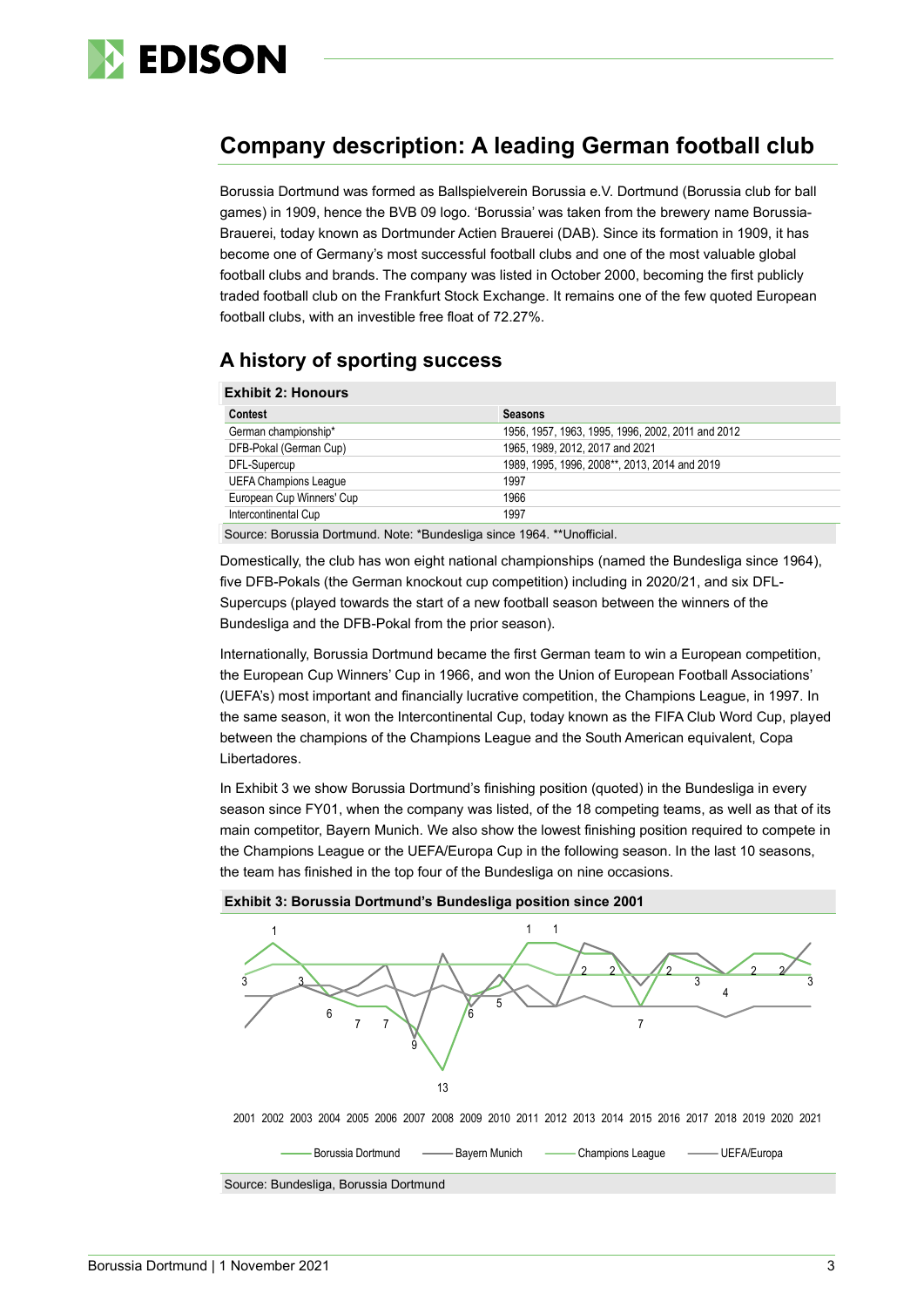

Exhibit 4 reinforces Borussia Dortmund's relatively consistent long-term success, showing the cumulative statistics for the top 10 teams in the Bundesliga 1 since FY01. Of the 38 teams to have competed in Bundesliga 1 since then, Borussia Dortmund ranks as the second most successful team in terms of points won, games won, games lost, goals scored and goals conceded. There is a survivorship bias given the worst-performing teams are relegated every season, and the long-term record omits the rise of new challengers. Borussia Dortmund is one of only six teams in the 38 that competed in Bundesliga 1 over that time to feature in every season. In Exhibit 5 we show the same statistics for the last five seasons to capture more recent form.

| Place | <b>Team</b>              | Games<br>won | Games<br>drawn | Games<br>lost | Goals for | Goals<br>against | Goal<br>difference | <b>Points</b> |
|-------|--------------------------|--------------|----------------|---------------|-----------|------------------|--------------------|---------------|
|       | Bayern Munich            | 487          | 128            | 99            | 1.653     | 621              | 1.032              | 1.589         |
| 2     | <b>Borussia Dortmund</b> | 370          | 177            | 167           | 1.344     | 841              | 503                | 1.287         |
| 3     | Bayer 04 Leverkusen      | 342          | 162            | 210           | 1.268     | 918              | 350                | 1,188         |
| 4     | Schalke                  | 312          | 174            | 228           | 1.047     | 906              | 141                | 1,110         |
| 5     | Werder Bremen            | 290          | 171            | 253           | 1,192     | 1.088            | 104                | 1.045         |
| 6     | VfL Wolfsburg            | 275          | 182            | 257           | 1.093     | 1.023            | 70                 | 1,007         |
|       | <b>VfB Stuttgart</b>     | 253          | 157            | 236           | 942       | 930              | 12                 | 916           |
| 8     | Borussia Mönchengladbach | 237          | 163            | 246           | 904       | 910              | (6)                | 872           |
| 9     | Hertha Berlin            | 232          | 163            | 251           | 875       | 934              | (59)               | 859           |
| 10    | Hamburger SV             | 221          | 155            | 236           | 806       | 889              | (83)               | 818           |

#### **Exhibit 4: Bundesliga table since 2001 (cumulative)**

Source: Bundesliga

#### **Exhibit 5: Bundesliga table since 2017 (cumulative)**

|                          | Games<br>won | Games<br>drawn | Games<br>lost | Goals for | Goals<br>against | Goal<br>difference | <b>Points</b> |
|--------------------------|--------------|----------------|---------------|-----------|------------------|--------------------|---------------|
| Bayern Munich            | 126          | 26             | 18            | 468       | 158              | 310                | 404           |
| <b>Borussia Dortmund</b> | 97           | 37             | 36            | 376       | 218              | 158                | 328           |
| RB Leipzig               | 91           | 44             | 35            | 327       | 190              | 137                | 317           |
| Bayer 04 Leverkusen      | 77           | 38             | 55            | 294       | 234              | 60                 | 269           |
| 1899 Hoffenheim          | 70           | 53             | 47            | 305       | 244              | 61                 | 263           |
| Borussia Mönchengladbach | 74           | 39             | 57            | 277       | 239              | 38                 | 261           |
| Eintracht Frankfurt      | 69           | 43             | 58            | 269       | 249              | 20                 | 250           |
| VfL Wolfsburg            | 62           | 49             | 59            | 241       | 233              | 8                  | 235           |
| SC Freiburg              | 55           | 48             | 67            | 220       | 276              | (56)               | 213           |
| Hertha Berlin            | 49           | 47             | 74            | 198       | 276              | (78)               | 194           |

Source: Bundesliga

## **Financial history**

After listing in 2000, the company was at risk of bankruptcy in 2005, broadly attributed to extravagance, notably on foreign players, after winning the Bundesliga in 2002. New management (the current CEO and CFO) implemented a reorganisation programme, including restructuring liabilities through a long-term, fixed-interest loan from Morgan Stanley, cost-cutting, and a strategy of revenue development and sustainable investment in players. Key initiatives included repurchasing the stadium, eliminating high rental costs and early repayment of the loan via a longterm agreement with marketing partner Sportfive, while early extension of flagship contracts endorsed the advertising strategy. A c €140m fund-raising in 2014, backed by key sponsors and new partnerships, was a strong endorsement of the strategy. In October 2021, the company raised further equity with gross proceeds of €86m in order to repay the financial debt taken on during the COVID-19 pandemic and provide flexibility in the event of further COVID-19 related restrictions.

### **Corporate structure**

The listed company, which runs the professional football club, is Borussia Dortmund GmbH & Co KGaA, a hybrid corporate entity that combines elements of a limited partnership (ie KG or Kommanditgesellschaft) and one limited by stocks (ie AG or Aktiengesellschaft).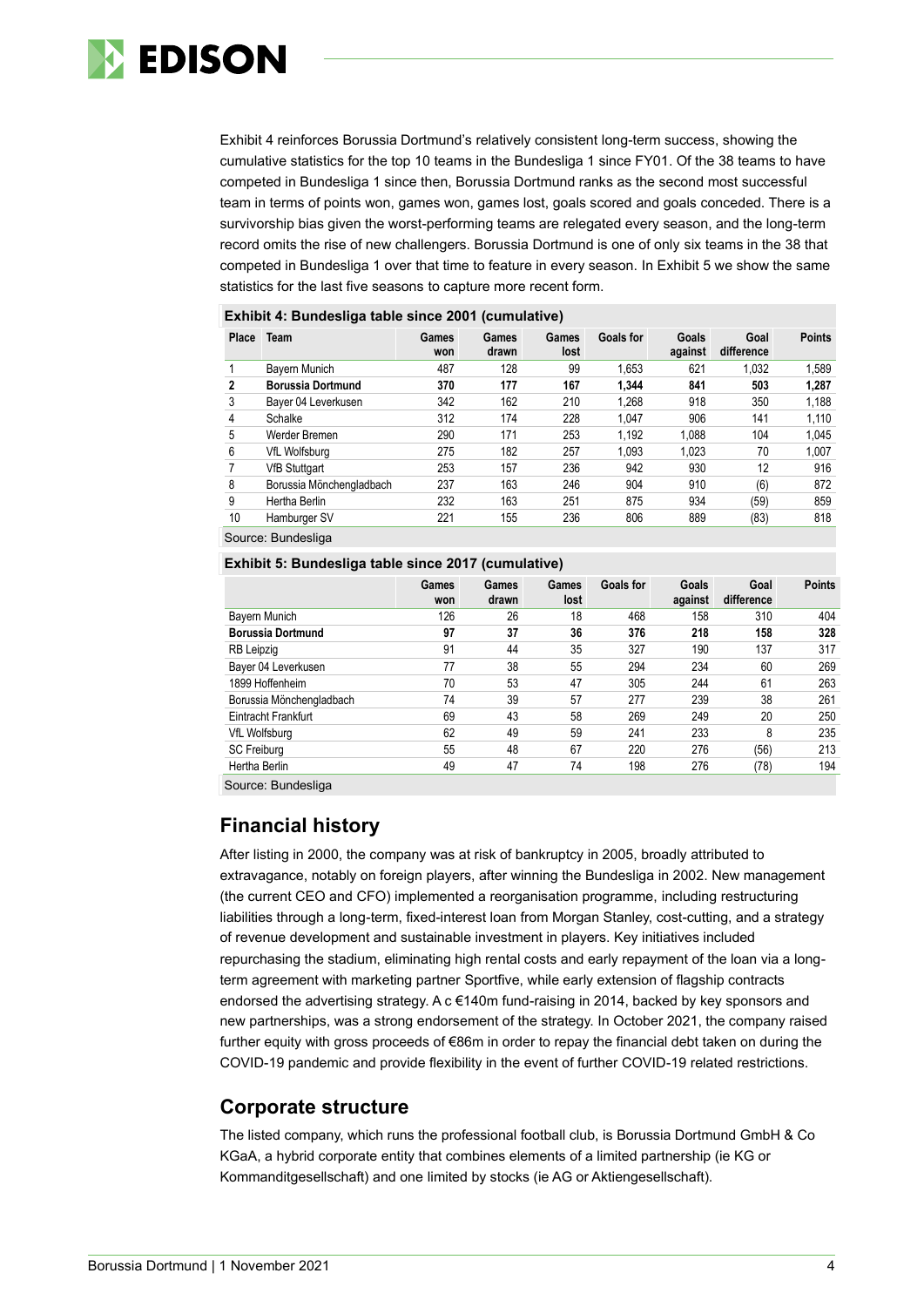

The share capital of the KGaA is divided into shares that are held by at least one shareholder that has unlimited liability (referred to as the general partner) and other shareholders that have limited liability (ie the listed shares). The KGaA does not have an executive board but is run by the general partner, with sole legal authorisation to manage and represent the KGaA.

Borussia Dortmund Geschäftsführungs GmBH is the general partner of the KGaA. The sole owner of this GmBH is the founding football club, Ballspielverein Borussia 09 e.V. Dortmund. This ownership of the GmBH provides effective majority ownership of the KGaA to the football club. This legal structure was designed to ensure a tight legal connection between the football club and the company. The managing directors of the GmBH are Hans-Joachim Watzke, Thomas Treß and Carsten Cramer.

The share capital of the KGaA following the October 2021 capital rase was held by the following key shareholders: Bernd Geske (8.24%), Evonik Industries (8.19%), Signal Iduna 5.98%, Puma 5.32%, Ballspielverein Borussia 09 e.V. Dortmund 4.61%, and Ralph Dommermuth Beteiligungen (ie the owner of 1&1) 4.17%, leaving a free float of 72.27%. Evonik, Signal Iduna, Puma and 1&1 are long-term club partners, or sponsors, which are typically encouraged to have a shareholding in the company. Bernd Geske is a member of the supervisory board of the KGaA and belongs to the circle of friends of the Council of Elders of Ballspielverein Borussia 09 e.V. Dortmund.

Under DFL (the German Football League) rules, the so-called 50+1 rule was introduced in 1998. The rule requires clubs (ie the fans) hold a majority of the voting rights in order to play in the Bundesliga and commercial investors may not hold more than a 49% stake in the company. The rationale behind the rule is the clubs should be run in accordance with the wishes of the supporters, to keep ticket prices low, and to keep debts and wages under control. The rule prevents an outside investor taking over football clubs.

## **Borussia Dortmund's business model**

Following the club's financial troubles in the mid-2000s, the corporate strategy was to establish itself as the leading German football club after Bayern Munich, and to make its financial success less dependent on short-term sporting success by increasing the domestic and international marketing of the brand name in order to grow the core revenue sources.

As identified above, it is clear the company has successfully established itself as a leading German football club. Now the strategy is to defend its position in the top flight of the Bundesliga, while continuing to further develop the brand and enhance its multiple revenue streams.

The team's sporting success needs to be sustainable (ie without taking on new debt) and achieve a balance between the company's financial interest and its sporting interests, which can sometimes conflict, that is a player may be sold based on financial considerations rather than the potential impact it may have on the team's performance in the future.

The key structural growth drivers for the business are: the team is one of the most successful and well-known German football clubs, with one of the highest average number of spectators in Europe, and Germany is one Europe's largest football markets, but lags behind other markets in terms of media exploitation rights.

### **Sources of revenue**

Borussia Dortmund reports revenue from five sources: Match Operations (ticket receipts for attendance at games), Advertising (sponsorship and advertising from companies), TV Marketing (broadcast rights), Merchandising, and Conference, Catering & Miscellaneous.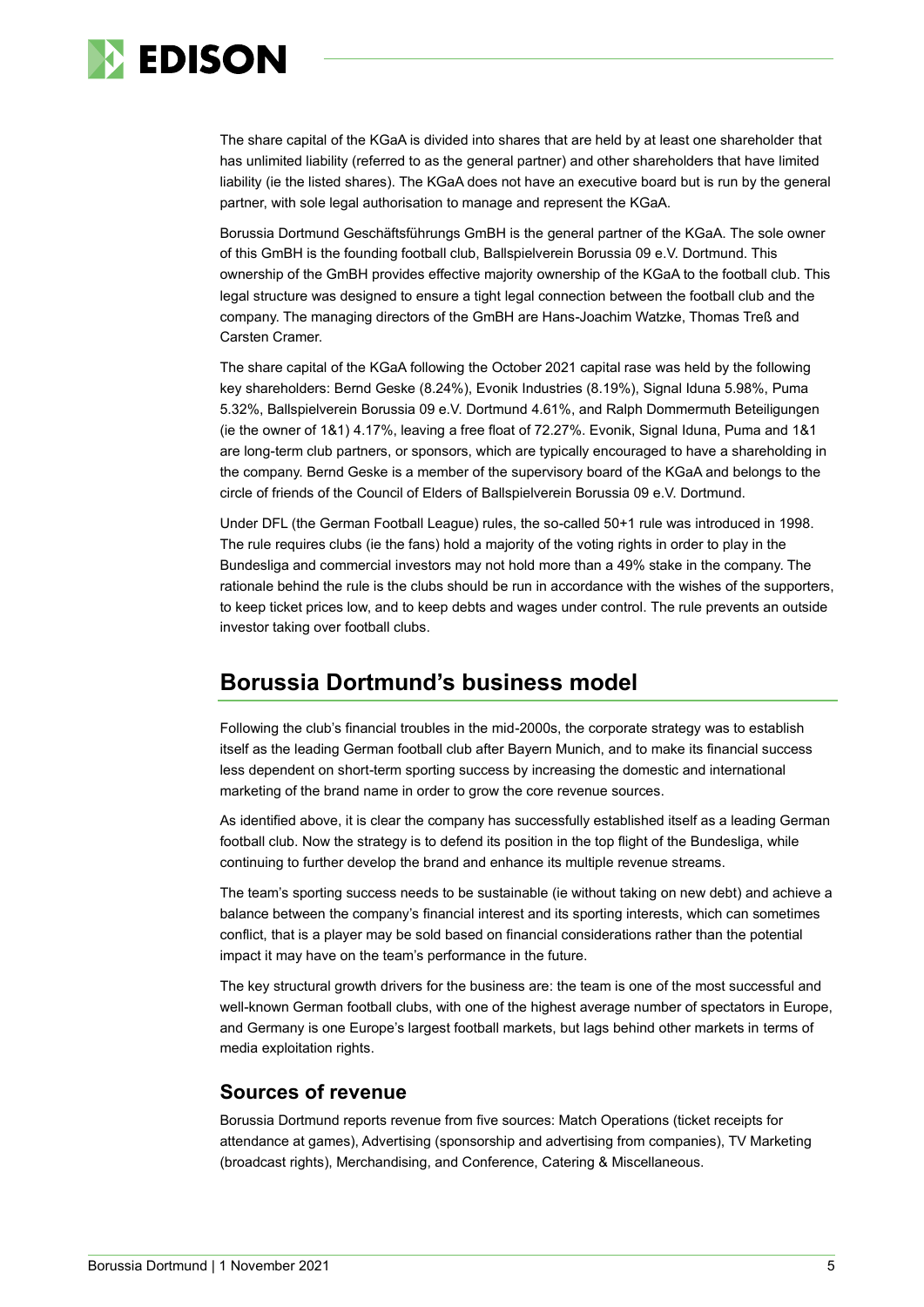

Below we show how the revenue sources have evolved since FY05, when IFRS was adopted. We have combined Merchandising and Conference, Catering & Miscellaneous revenues into 'Other' as there was a minor change to revenue disclosure between FY14 and FY15.



Source: Borussia Dortmund, Edison Investment Research Source: Borussia Dortmund, Edison Investment Research

Borussia Dortmund's revenue has grown from €75m in FY05 to €334m in FY21, a CAGR of c 10% pa, significantly ahead of German GDP growth. Excluding the COVID-19 affected years FY20 and FY21, the revenue CAGR through FY19 was c 12%.

TV Marketing had become the most important source of revenue, increasing from 20% of the total in FY05 to 46% in FY20. Advertising was the second most important revenue source at 26% of the total, having been the most important revenue source in FY05 at 36%. These have led to an increasing proportion of more predictable revenues.

Revenue has declined in only four years since FY05, two (FY09 and FY18) followed seasons in which the team achieved greater success than in a typical year, and two (FY20 and FY21) were due to the effects of COVID-19.

Before a change in accounting standards in FY20, Borussia Dortmund included gross revenue from transfer deals in total group revenue. The charts above exclude transfer deal revenue, which, due to its nature, fluctuates between financial years. In this note we refer to revenue before transfer deals, unless stated otherwise. For completeness, Exhibit 8 shows revenue including transfers.



**Exhibit 8: Revenue including transfers**

Source: Borussia Dortmund

## **TV Marketing (45% of pre-COVID-19 FY19 revenue)**

TV Marketing is revenue earned from the broadcasting rights of the games played by the team. It has grown at a CAGR of c 17% since FY05 and by 19% since FY11 due to inflation in media rights from increased demand for premium content from competing media platforms and the team's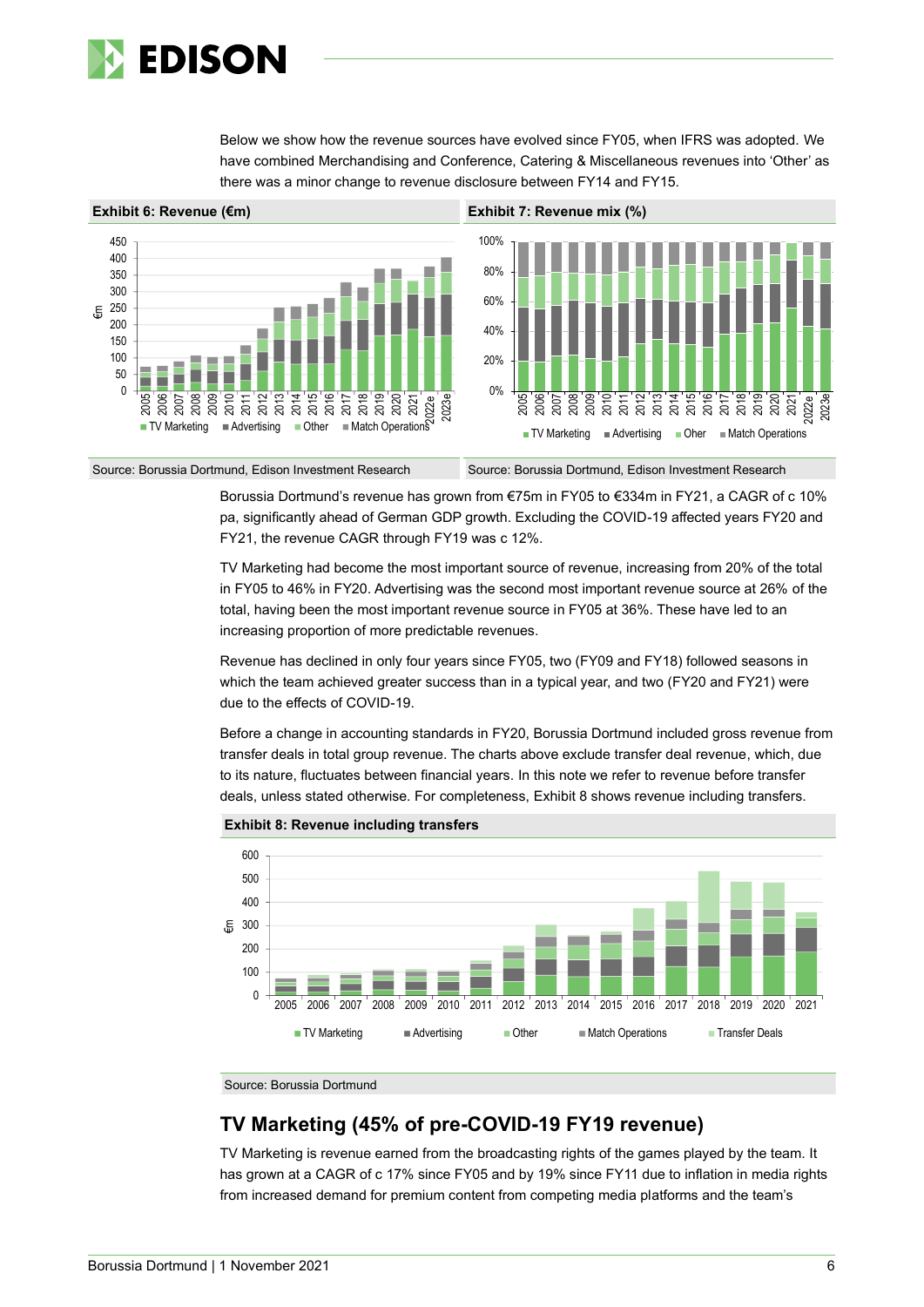

improved and more consistent on-pitch success. It is the company's most important revenue source, with a high degree of visibility in the near and medium term for the largest revenue source (ie domestic (Bundesliga rights)), whereas International TV and Domestic Cup are more dependent on success on the pitch.

| $\blacksquare$   |      |      |      |      |      |      |      |       |      |      |      |      |       |       |       |       |       |                                    |
|------------------|------|------|------|------|------|------|------|-------|------|------|------|------|-------|-------|-------|-------|-------|------------------------------------|
| €m               | 2005 | 2006 | 2007 | 2008 | 2009 | 2010 | 2011 | 2012  | 2013 | 2014 | 2015 | 2016 | 2017  | 2018  | 2019  | 2020  | 2021  | <b>CAGR</b><br>$11 - 21$<br>$(\%)$ |
| Domestic TV      |      |      | 20.8 | 20.8 | 20.4 | 20.2 | 26.8 | 27.9  | 29.7 | 39.1 | 43.6 | 60.8 | 66.1  | 88.0  | 98.1  | 97.7  | 97.8  | 14                                 |
| International TV |      |      |      |      |      |      | 4.9  | 25.6  | 55.4 | 36.2 | 32.5 | 17.2 | 51.0  | 31.8  | 68.1  | 67.4  | 78.7  | 32                                 |
| Domestic Cup     |      |      |      |      |      |      | 0.4  | 6.9   | 2.5  | 6.1  | 6.0  | 4.4  | 8.6   | 2.6   | 1.2   | 4.7   | 10.1  | 39                                 |
| <b>Total</b>     | 14.9 | 14.8 | 21.3 | 26.0 | 22.4 | 21.1 | 32.1 | 60.4  | 87.6 | 81.4 | 82.1 | 82.6 | 125.8 | 122.3 | 167.3 | 169.8 | 186.7 | 19                                 |
| Growth y-o-y (%) |      |      |      |      |      |      |      |       |      |      |      |      |       |       |       |       |       |                                    |
| Domestic TV      |      |      |      | 0    | (2)  |      | 33   | 4     |      | 32   | 11   | 40   | 9     | 33    | 12    | (0)   | 0     |                                    |
| International TV |      |      |      |      |      |      |      | 418   | 117  | (35) | (10) | (47) | 196   | (38)  | 114   | (1)   | 17    |                                    |
| Domestic Cup     |      |      |      |      |      |      |      | 1,752 | (64) | 146  | (2)  | (26) | 94    | (70)  | (55)  | 307   | 114   |                                    |
| <b>Total</b>     |      | (0)  | 43   | 22   | (14) | (6)  | 52   | 88    | 45   | (7)  |      |      | 52    | (3)   | 37    |       | 10    |                                    |

#### **Exhibit 9: TV marketing revenue**

Source: Borussia Dortmund

Marketing of media rights is conducted centrally by the organisers of their respective competitions (the Bundesliga and UEFA), hence it is outside Borussia Dortmund's control. However, the system of revenue distribution to clubs is defined well in advance, which provides a high level of visibility.

The German broadcasting rights for the four seasons 2021/22 to 2024/25 were sold for €4.4bn, a reduction of c €240m or 5% from the prior contract. The lower proceeds reflected the timing of the auction during the height of economic uncertainty and COVID-19 lockdowns. The prior domestic Bundesliga contract for the four seasons 2017/18 to 2020/21 was worth €4.64bn or €1.16bn per season, an increase of c 85% on the prior contract for four seasons 2013/14 to 2016/17 of €2.5bn in total or €625m per season. This has been helped by the persistent emergence of new entrants to the media landscape. Management believes there is significant opportunity to further develop Bundesliga rights; it estimates 2020–21 Bundesliga broadcasting revenue of €1.4bn, versus Spain's La Liga at €2bn and England's Premier League at €3.4bn.

Distributions from the broadcasting rights are made based on four 'pillars', or criteria, including the ranking of the teams over different time periods and the playing time of younger players, to encourage youth development, versus two pillars previously. Distributions from international rights are made based on three pillars, with a proportion shared equally between the clubs and the remainder based on performance. In order to help the clubs manage the financial impact of the COVID-19 pandemic, in the first two years of the current contract, a lower share will be split based on team performance, increasing revenue to smaller clubs at the detriment of the larger clubs.

UEFA is responsible for the centralised marketing of all media and commercial rights for all European club competitions, and subsequent distributions to competing clubs. The rights are typically sold in three-year cycles: the current cycle covers the seasons from 2021/22 to 2023/24. The current rights in Germany are held by Amazon, DAZN and ZDF. Distributions to Champions League participants are based on four 'pillars': 25% to the clubs that participate in the group stage; 30% for performance in the latter knockout stages of the competition (ie Round of 16 onwards) with escalating fees per game (Borussia Dortmund is currently second in its group after three games); 30% based on a coefficient that ranks a team's 10-year relative success in the competition (the newly added pillar) and 15% based on the value of the club's own TV market relative to all countries (ie the market pool).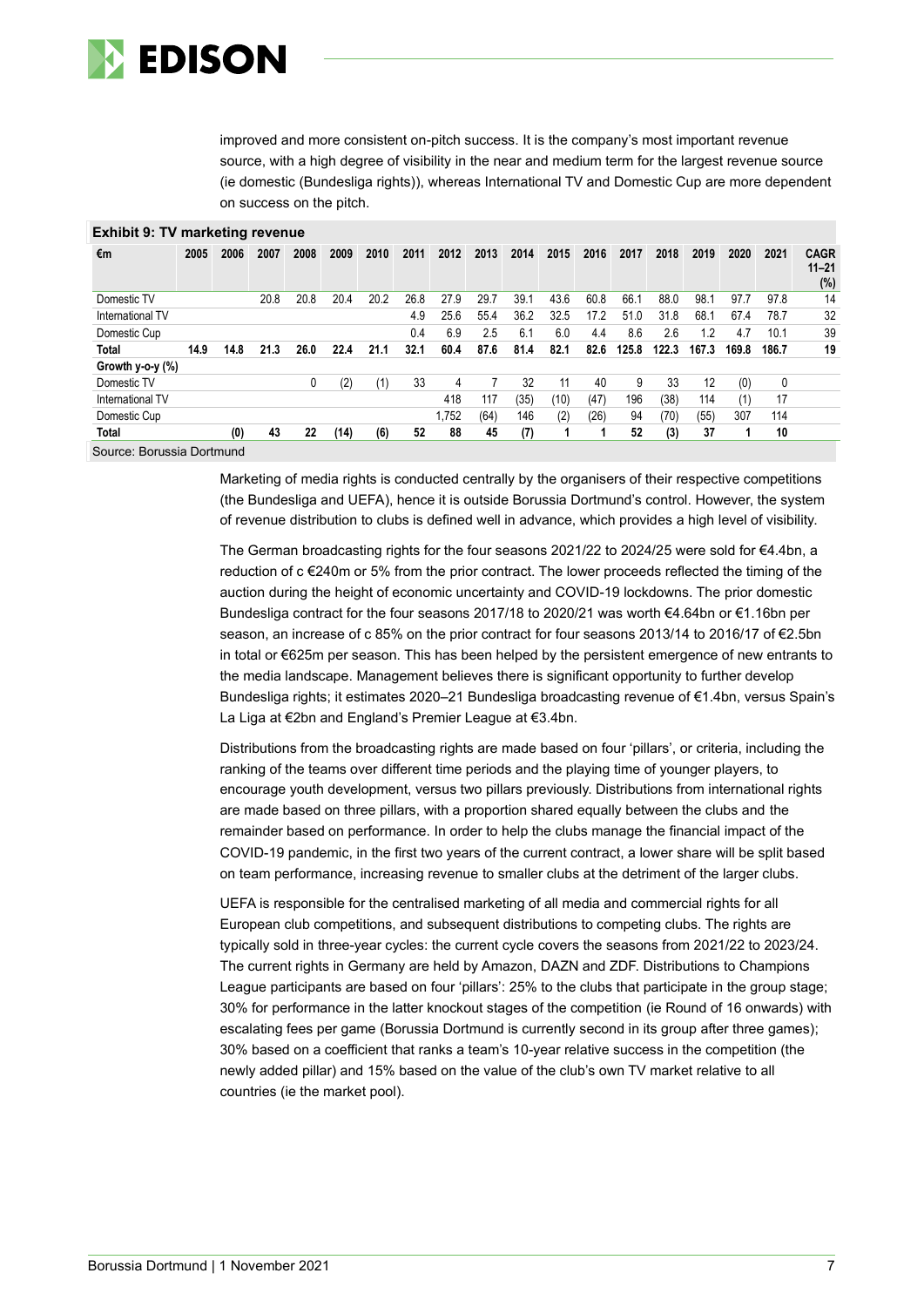

## **Advertising (26% of pre-COVID-19 FY19 revenue)**

Advertising is the sponsorship income from Borussia Dortmund's key corporate partners as well as advertising on the billboards in the ground and bonuses dependent of the team's success. It has grown at a CAGR of 9% since FY05.

Despite the challenging environment due to the COVID-19 pandemic, Advertising increased by c 9% to €107m in FY21. The increase was mainly due to new sponsorship deals or extensions to existing major ones(Evonik, 1&1 Telecommunications) and higher prize money, offset by declines in sponsor hospitality and match day advertising due to the pandemic.

|                        | <b>Exhibit 10: Advertising revenue</b> |      |      |      |      |      |      |      |      |               |      |      |      |      |      |      |       |
|------------------------|----------------------------------------|------|------|------|------|------|------|------|------|---------------|------|------|------|------|------|------|-------|
| €m                     | 2005                                   | 2006 | 2007 | 2008 | 2009 | 2010 | 2011 | 2012 | 2013 | 2014          | 2015 | 2016 | 2017 | 2018 | 2019 | 2020 | 2021  |
| Advertising            | 26.6                                   | 27.4 | 30.5 | 39.3 | 39.2 | 38.9 | 50.0 | 57.8 | 69.3 | 73.0          | 75.7 | 84.6 | 87.4 | 94.0 | 96.8 | 98.0 | 106.6 |
| Growth $v$ -o- $v$ (%) |                                        |      | 11   | 29   | (0)  |      | 29   | 16   | 20   | $\mathcal{D}$ |      |      |      |      |      |      |       |

Source: Borussia Dortmund

Sponsorship revenue is typically earned from multi-year contracts, although there are annual contracts too, with leading international and regional companies that want to be connected with sporting success and to promote their brands. The company has a proven ability to renew at higher prices or by attracting new partners (sponsors).

The company's principal partners, representing approximately half of total Advertising revenue, are:

- Evonik Industries, a speciality chemicals group, is the sponsor of the team shirt in international competitions and the DFB-Pokal from FY21–25. It has been the shirt sponsor since 2007;
- Signal Iduna, an insurance company, has been the sponsor of the stadium since December 2005 and is contracted until 2026;
- ◼ Puma has been the sporting equipment partner since FY13 and the extended contract runs to 2028. Prior sponsors have included Nike and Kappa; and
- 1&1, a telecommunications company, sponsor of the first team shirt in the Bundesliga from FY21–25.

Prior to splitting sponsorship of the shirt by competition from FY21, Evonik was the sole shirt sponsor since July 2006. Opel became the team's first ever shirt sleeve sponsor from FY18, when clubs were allowed to find their own partners, prior to which sleeve sponsorship of all Bundesliga teams was sold under a centralised deal. Principal partners tend to be shareholders of the company in order to strengthen the relationship with the club.

In addition to the principal partners above, there are three different levels of partner, which contribute differing levels of income in return for varying levels of sponsorship benefits: BVB ChampionPartner (11partners including Opel, bwin and FIFA 22), BVB PremiumPartner (nine partners including Coca-Cola, L'Oréal and Eurowings) and BVB Partner (19 partners including ARAL and H-Hotels.com).

We believe the long-term principal partnerships represent over half of Borussia Dortmund's advertising and should be relatively predictable given the multi-year relationships. For other partners, it is likely some revenue is sensitive to the economic cycle.

The activity of seeking new sponsors is currently outsourced to Sportfive, a media group, which receives a commission on revenue generated. For Borussia Dortmund, commission and expenses are reported as Advertising within other operating expenses. Over time, the effective commission rate has reduced from 31% of reported advertising revenue to 25/26%, but a new licensing agreement in FY21 reduced the agency commission and led to a significant 60% y-o-y reduction in the expense to €10.7m, now equivalent to 10% of revenue.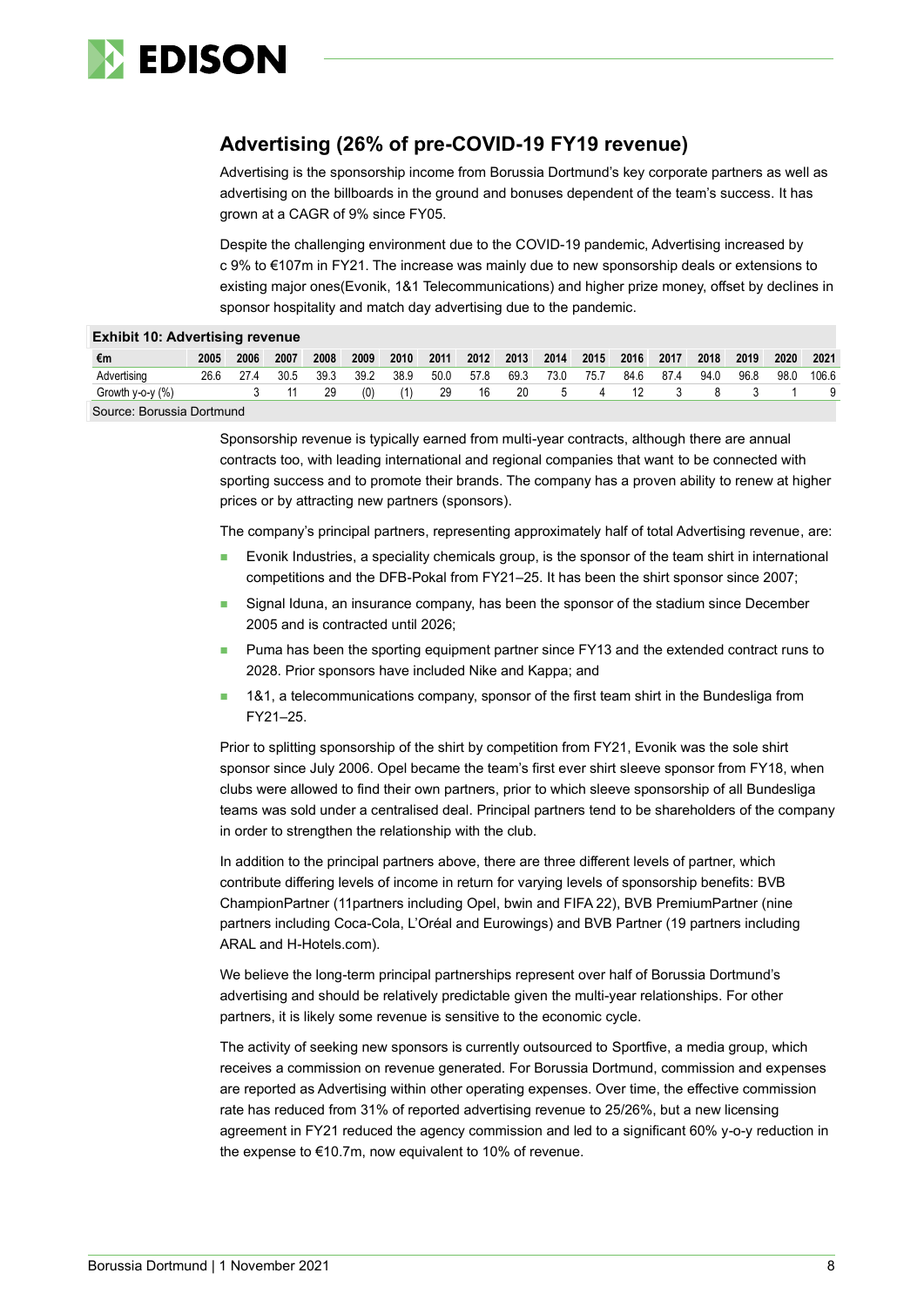

## **Match Operations (12% of pre-COVID-19 FY19 revenue)**

Match Operations represents revenue earned from the attendance of fans at its home ground, Signal Iduna Park, as well as from friendly games played by the team including overseas tours, which typically take place before the start of the new season and during the winter break.

Management regards Signal Iduna Park, Germany's largest football stadium with capacity for 81,365 fans, as its most valuable asset apart from the team.

| <b>Exhibit 11: Match Operations</b> |      |      |      |      |      |      |      |      |      |      |      |      |      |      |      |      |      |
|-------------------------------------|------|------|------|------|------|------|------|------|------|------|------|------|------|------|------|------|------|
| €m                                  | 2005 | 2006 | 2007 | 2008 | 2009 | 2010 | 2011 | 2012 | 2013 | 2014 | 2015 | 2016 | 2017 | 2018 | 2019 | 2020 | 2021 |
| Domestic                            |      |      |      | 16.7 | 18.7 | N/D  | 23.5 | 24.5 | 25.6 | 26.0 | 26.9 | 27.1 | 27.0 | 27.4 | 28.2 | 20.4 | 0.5  |
| International                       |      |      |      |      |      | N/D  | 3.4  | 4.4  | 16.2 | 10.0 | 7.6  | 13.4 | 9.5  | 9.1  | 7.5  | 8.8  | 0.0  |
| National Cup                        |      |      |      | 4.1  | 1.2  | N/D  |      | 1.9  | 2.4  | 3.7  | 4.5  | 3.7  | 5.3  | 2.2  | 2.7  | 2.2  | 0.0  |
| Friendlies                          |      |      |      | 1.8  | 2.3  | N/D  | 0.8  | 0.6  | 0.6  | 0.9  | 1.0  | 2.5  | 2.2  | 3.5  | 6.3  | 1.0  | 0.0  |
| <b>Match</b>                        | 17.5 | 17.2 | 18.3 | 22.6 | 22.2 | 23.4 | 27.7 | 31.4 | 44.8 | 40.5 | 39.9 | 46.8 | 43.9 | 42.3 | 44.7 | 32.5 | 0.6  |
| <b>Operations</b>                   |      |      |      |      |      |      |      |      |      |      |      |      |      |      |      |      |      |
| Growth y-o-y (%)                    |      |      |      |      |      |      |      |      |      |      |      |      |      |      |      |      |      |
| Domestic                            |      |      |      |      | 12   | N/M  | N/M  | 4    | 4    | 2    | 3    |      | (0)  | 2    | 3    | (28) | (97) |
| International                       |      |      |      |      | N/M  | N/M  | N/M  | 30   | 272  | (38) | (23) | 76   | (30) | (3)  | (18) | 18   | N/M  |
| National Cup                        |      |      |      |      | (71) | N/M  | N/M  | N/M  | 26   | 54   | 21   | (16) | 42   | (58) | 20   | (17) | N/M  |
| Friendlies                          |      |      |      |      | 27   | N/M  | N/M  | (22) | (7)  | 46   | 13   | 152  | (14) | 63   | 78   | (83) | (99) |
| <b>Match Operations</b>             |      | (2)  | 6    | 24   | (2)  | 6    | 18   | 13   | 43   | (9)  | (1)  | 17   | (6)  | (4)  | 6    | (27  | (98) |

Source: Borussia Dortmund

The COVID-19 pandemic severely affected revenue due to the initial postponement of games in FY20 and subsequent restrictions on the level of fan attendance at games and travel on promotional overseas tours. Excluding FY20 and FY21, the revenue CAGR from FY05–19 was c 7%. Key drivers of growth have been minor increases in capacity, price increases and greater onpitch success, which has led to more appearances in European competitions.

Within Match Operations, the company separately discloses revenues from domestic (Bundesliga games), international (UEFA competitions), national cup (DFB-Pokal) and friendlies (tours).

Revenue is a function of the number of games played, the number of fans attending and price per ticket. In 'normal' circumstances, there is a relatively predictable element to domestic revenue, the most significant source of revenue, as there are 17 home Bundesliga games in every season, which are typically sold out. Over the long term, there has been a gradual increase in the capacity of the stadium as the ground has been updated, and management's policy with respect to ticket prices is typically to grow them by inflation. The club benefits from the advance sale of 55,000 season tickets, which brings revenue visibility. The ticket price varies depending on location in the ground, the competition and opposition being played and concessions.

Revenue from other competitions is less predictable given these include knockout competitions and revenues are shared in different ways. For example, net income (revenue less stadium costs) from DFB-Pokal games is split equally between the two competing teams, and in the latter stages of the Champions League the home team receives all of the ticket income.

In 2020/21 the majority of homes games were played behind closed doors. For the start of the FY22 season, the Bundesliga ruled most clubs were allowed to operate with a 50% stadium capacity or a maximum of 25,000 fans (c 30% capacity for Borussia Dortmund). From the middle of October up to 67,000 fans (c 82% capacity) are permitted at the stadium, and management hopes to return to full capacity in the second half of the season.

## **Other (17% of pre-COVID-19 FY19 revenue)**

In Exhibit 12, we aggregate a number of revenue streams into 'Other', due to the change in disclosure between FY13 to FY14. Prior to COVID-19, the revenue CAGR was 11% pa. As well as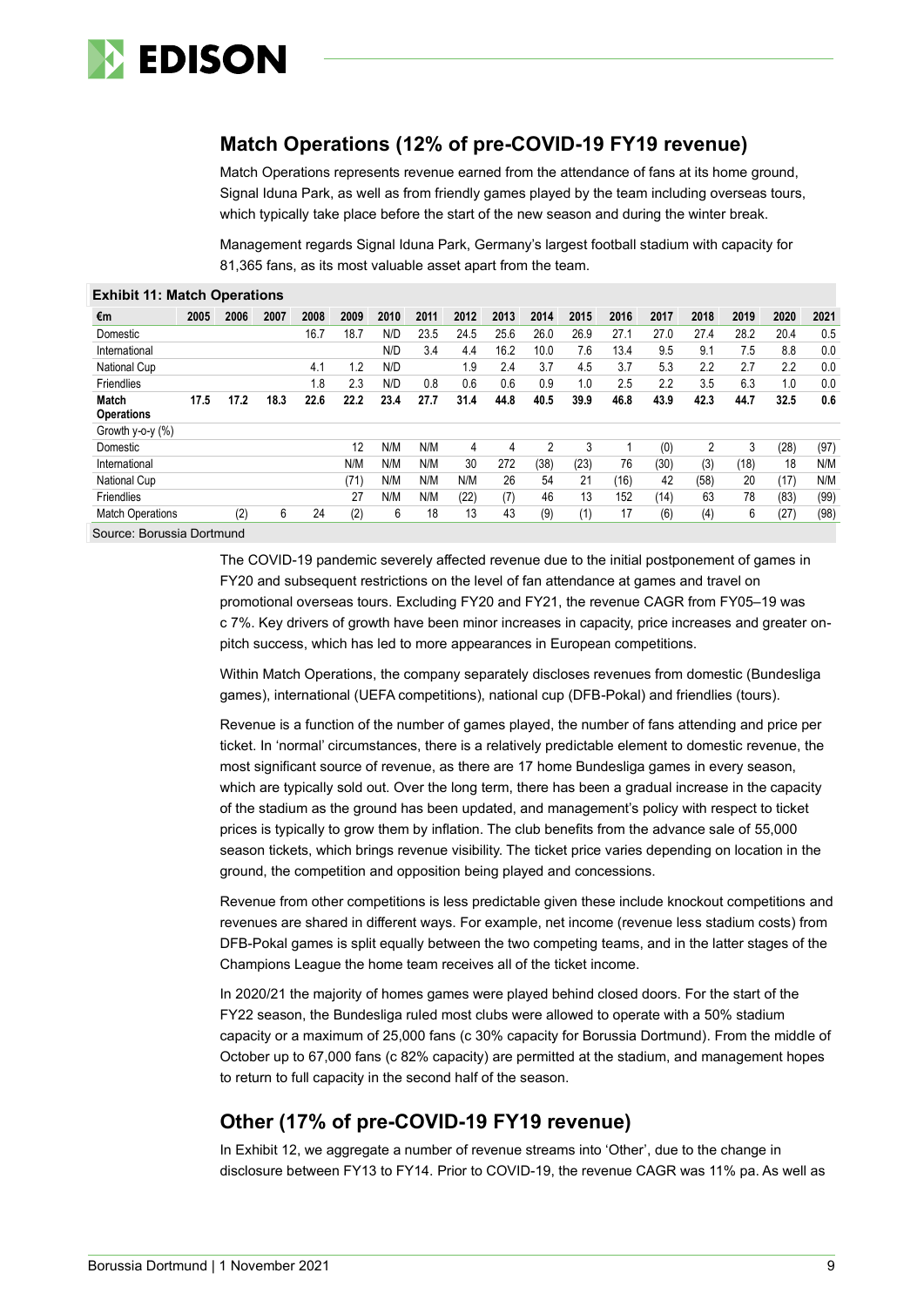

the more obvious revenue streams, it includes booking fees for the sale of tickets and fees received for squad players who represent their national teams, so can be variable

| <b>Exhibit 12: Other revenue</b>  |      |      |      |      |      |      |      |      |      |      |      |      |      |      |      |      |      |
|-----------------------------------|------|------|------|------|------|------|------|------|------|------|------|------|------|------|------|------|------|
| €m                                | 2005 | 2006 | 2007 | 2008 | 2009 | 2010 | 2011 | 2012 | 2013 | 2014 | 2015 | 2016 | 2017 | 2018 | 2019 | 2020 | 2021 |
| Merchandising                     |      |      |      |      |      |      |      |      |      | 35.0 | 39.3 | 39.8 | 39.5 | 29.5 | 30.0 | 33.3 | 32.6 |
| Conference, Catering, Misc        |      |      |      |      |      |      |      |      |      | 26.3 | 26.6 | 27.5 | 31.9 | 25.2 | 31.4 | 36.6 | 7.7  |
| Total                             |      |      |      |      |      |      |      |      |      | 61.3 | 65.9 | 67.3 | 71.4 | 54.7 | 61.4 | 69.8 | 40.4 |
| Merchandising,<br>Catering, Misc. | 13.9 | 12.0 | 14.4 | 17.7 | 17.5 | 19.7 | 26.4 | 37.1 | 45.4 | 52.3 |      |      |      |      |      |      |      |
| Other                             | 1.0  | 5.2  | 5.9  | 1.9  | 2.1  | 2.1  | 2.3  | 2.4  | 6.4  | 9.0  |      |      |      |      |      |      |      |
| Total                             | 14.9 | 17.2 | 20.3 | 19.7 | 19.7 | 21.9 | 28.7 | 39.5 | 51.8 | 61.3 |      |      |      |      |      |      |      |
| Growth y-o-y (%)                  |      |      |      |      |      |      |      |      |      |      |      |      |      |      |      |      |      |
| Merchandising                     |      |      |      |      |      |      |      |      |      |      | 12   |      | (1)  | (25) | 2    | 11   | (2)  |
| Conference, Catering, Misc        |      |      |      |      |      |      |      |      |      |      |      | 3    | 16   | (21) | 25   | 16   | (79) |
| Total                             |      |      |      |      |      |      |      |      |      |      |      | 2    | 6    | (23) | 12   | 14   | (42) |
| Merchandising, Catering,<br>Misc. |      | (14) | 19   | 23   | (1)  | 12   | 34   | 41   | 22   | 15   |      |      |      |      |      |      |      |
| Other                             |      | 409  | 14   | (67) | 10   | (0)  | 9    | 3    | 171  | 40   |      |      |      |      |      |      |      |
| Total                             |      | 15   | 18   | (3)  | 0    | 11   | 31   | 37   | 31   | 18   |      |      |      |      |      |      |      |

Source: Borussia Dortmund

Merchandising represents the award of licences and revenue from the sale of team merchandise (eg replica team kits). In addition to partners' wholesale distribution channels, sales are made via a major FanWelt centre near the stadium, branded stores (FanShops) in Dortmund, sales kiosks at the stadium and e-commerce (www.bvbonlineshop.com). Growth should be driven by the increasing global appeal of the brand, as well as the company's ability to increase and improve the range of merchandising.

Conference and catering is closely linked to attendance at the stadium as well as the company's ability to monetise improved (ie higher value) hospitality.

## **Squad development and transfers**

Borussia Dortmund's strategy has been the development of a competitive team with a focus on identifying promising young players at minimal cost (even free), who can then be further developed at the BVB Academy. It currently has a worldwide network of about 30 scouts.

Over the long term, Borussia Dortmund has a proven track record of prudent investment in talent. Below, we show the net transfer spend per season (amount received less amount spent on the squad) since the 2010/11 season for the first team squads of a range of Borussia Dortmund's competitive peers, including the large/leading clubs in Germany and Europe. We also include cumulative totals for the 12 seasons from 2011–22 and the 22 seasons from 2001–22.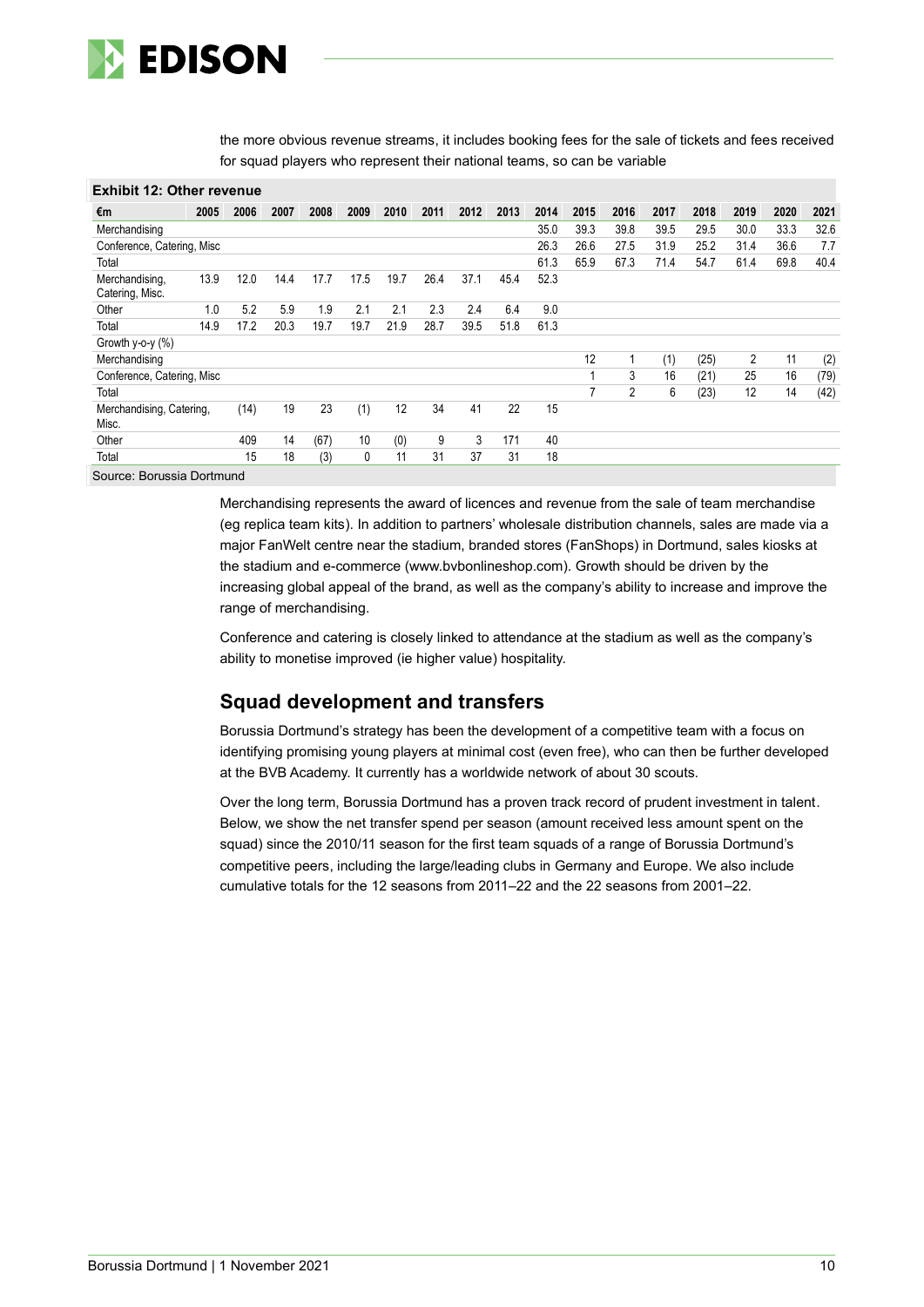

| Club                     | 10/11 | 11/12        | 12/13 | 13/14 | 14/15 | 15/16 | 16/17 | 17/18 | 18/19 | 19/20 | 20/21 | 21/22          | Cum.<br>$2011 - 22$ | Cum.<br>$2001 - 22$ |
|--------------------------|-------|--------------|-------|-------|-------|-------|-------|-------|-------|-------|-------|----------------|---------------------|---------------------|
| European peers:          |       |              |       |       |       |       |       |       |       |       |       |                |                     |                     |
| Atlético Madrid          | (10)  | $\mathbf{0}$ | 17    | 34    | (55)  | 33    | (35)  | 8     | (110) | 64    | (6)   | (63)           | (123)               | (244)               |
| Barcelona                | (20)  | (13)         | (33)  | (73)  | (85)  | 13    | (91)  | (142) | 5     | (148) | 30    | 49             | (508)               | (885)               |
| Chelsea                  | (105) | (65)         | (84)  | (52)  | 5     | (9)   | (24)  | (66)  | (125) | 112   | (188) | $\overline{2}$ | (599)               | (1,098)             |
| Internazionale           | 28    | 16           | (13)  | (49)  |       | 13    | (141) | (58)  | (11)  | (125) | (26)  | 161            | (198)               | (402)               |
| Juventus                 | (23)  | (81)         | (50)  | 24    | (36)  | (101) | 13    | (19)  | (152) | (21)  | (36)  | 3              | (479)               | (633)               |
| Liverpool                | 4     | (42)         | (60)  | (26)  | (52)  | (36)  | 5     | 11    | (141) | 34    | (65)  | (12)           | (380)               | (578)               |
| <b>Manchester City</b>   | (143) | (60)         | (18)  | (104) | (72)  | (141) | (180) | (226) | (21)  | (89)  | (100) | (89)           | (1,243)             | (1,684)             |
| <b>Manchester United</b> | (12)  | (49)         | (67)  | (75)  | (149) | (55)  | (138) | (153) | (52)  | (154) | (65)  | (110)          | (1,079)             | (1, 269)            |
| Paris Saint-Germain      | (2)   | (98)         | (146) | (109) | (47)  | (93)  | (75)  | (140) | (113) | 11    | (62)  | (74)           | (948)               | (1,031)             |
| <b>Real Madrid</b>       | (83)  | (48)         | (5)   | (62)  | (13)  | (70)  | 8     | 92    | (27)  | (220) | 104   | 47             | (277)               | (898)               |
| Bundesliga teams:        |       |              |       |       |       |       |       |       |       |       |       |                |                     |                     |
| Bayern Munich            | (11)  | (47)         | (70)  | (22)  | (5)   | (58)  | (18)  | (84)  | 74    | (86)  | (40)  | (58)           | (425)               | (638)               |
| Borussia Dortmund        | (1)   | 2            |       | (5)   | (60)  | 23    | (30)  | 161   | 24    | (16)  | (43)  | 63             | 125                 | 37                  |
| Bayer 04 Leverkusen      |       | (4)          | (6)   | 11    | (20)  | 5     | (40)  | 35    | 14    | (63)  | 45    | (11)           | (33)                | (49)                |
| Borussia Mönchengladbach | (5)   |              | (9)   | (5)   | 5     | (22)  | 4     | (6)   | 0     | (6)   | (14)  | (11)           | (68)                | (84)                |
| Schalke                  | (16)  | 27           | 0     | (18)  | 4     | 20    | 18    | (42)  | (16)  | (10)  | 4     | 39             | 10                  | (40)                |
| RB Leipzig               | (1)   | (0)          | (1)   | (3)   | (23)  | (24)  | (95)  | (39)  |       | (34)  | 2     | 4              | (207)               | (207)               |

Borussia Dortmund has been the only the club to generate a net surplus on transfers from 2001–22 and 2010–22, testimony to its ability to recruit and trade talent over the long term. The cumulative figures are helped by the exceptional profits in 2017/18 from the sale of two players. Although there is an element of subjectivity in valuing the current squad, the above provides some comfort there is unrealised value in the current squad versus its book value.

According to [www.transfermarkt.com](http://www.transfermarkt.com/) Borussia Dortmund has the 11th most valuable first-team squad of 500 football teams valued globally, with an estimated value of c €604m versus the purchase cost of €306m. Below we show the estimated market values in descending order for the top 20 most valuable global football squads.

| Club                     | Country | <b>Market value</b><br>October 2021<br>$(\epsilon m)$ | <b>Market value</b><br>October 2020<br>$(\epsilon m)$ | Change<br>y-o-y (%) | Purchase<br>$cost$ ( $\epsilon$ m) | <b>Unrealised</b><br>gain $(\epsilon m)$ | <b>Unrealised</b><br>gain (%) |
|--------------------------|---------|-------------------------------------------------------|-------------------------------------------------------|---------------------|------------------------------------|------------------------------------------|-------------------------------|
| Manchester City          | England | 1,080                                                 | 1,050                                                 | 3                   | 1,020                              | 60                                       | 6                             |
| Paris Saint-Germain      | France  | 990                                                   | 842                                                   | 18                  | 834                                | 156                                      | 19                            |
| Manchester United        | England | 907                                                   | 813                                                   | 12                  | 890                                | 17                                       | $\overline{2}$                |
| Chelsea                  | England | 891                                                   | 852                                                   | 5                   | 652                                | 239                                      | 37                            |
| Liverpool                | England | 867                                                   | 1,090                                                 | (21)                | 566                                | 301                                      | 53                            |
| Bayern Munich            | Germany | 841                                                   | 874                                                   | (4)                 | 366                                | 475                                      | 130                           |
| <b>Real Madrid</b>       | Spain   | 756                                                   | 867                                                   | (13)                | 530                                | 227                                      | 43                            |
| Atlético Madrid          | Spain   | 746                                                   | 731                                                   | 2                   | 476                                | 270                                      | 57                            |
| Tottenham Hotspur        | England | 697                                                   | 756                                                   | (8)                 | 378                                | 319                                      | 84                            |
| Barcelona                | Spain   | 672                                                   | 920                                                   | (27)                | 378                                | 294                                      | 78                            |
| <b>Borussia Dortmund</b> | Germany | 604                                                   | 587                                                   | 3                   | 306                                | 298                                      | 98                            |
| Juventus                 | Italy   | 603                                                   | 690                                                   | (13)                | 449                                | 154                                      | 34                            |
| Arsenal                  | England | 564                                                   | 625                                                   | (10)                | 551                                | 13                                       | $\overline{2}$                |
| Leicester                | England | 548                                                   | 456                                                   | 20                  | 351                                | 197                                      | 56                            |
| Internazionale           | Italy   | 526                                                   | 698                                                   | (25)                | 229                                | 297                                      | 129                           |
| Napoli                   | Italy   | 519                                                   | 594                                                   | (13)                | 319                                | 199                                      | 62                            |
| RB Leipzig               | Germany | 498                                                   | 521                                                   | (5)                 | 245                                | 253                                      | 103                           |
| <b>AC Milan</b>          | Italy   | 477                                                   | 410                                                   | 16                  | 224                                | 253                                      | 113                           |
| AS Roma                  | Italy   | 430                                                   | N/A                                                   | N/A                 | 267                                | 162                                      | 61                            |
| Everton                  | England | 429                                                   | 472                                                   | (9)                 | 268                                | 160                                      | 60                            |

**Exhibit 14: Most valuable football squads**

Source: www.transfermarkt.com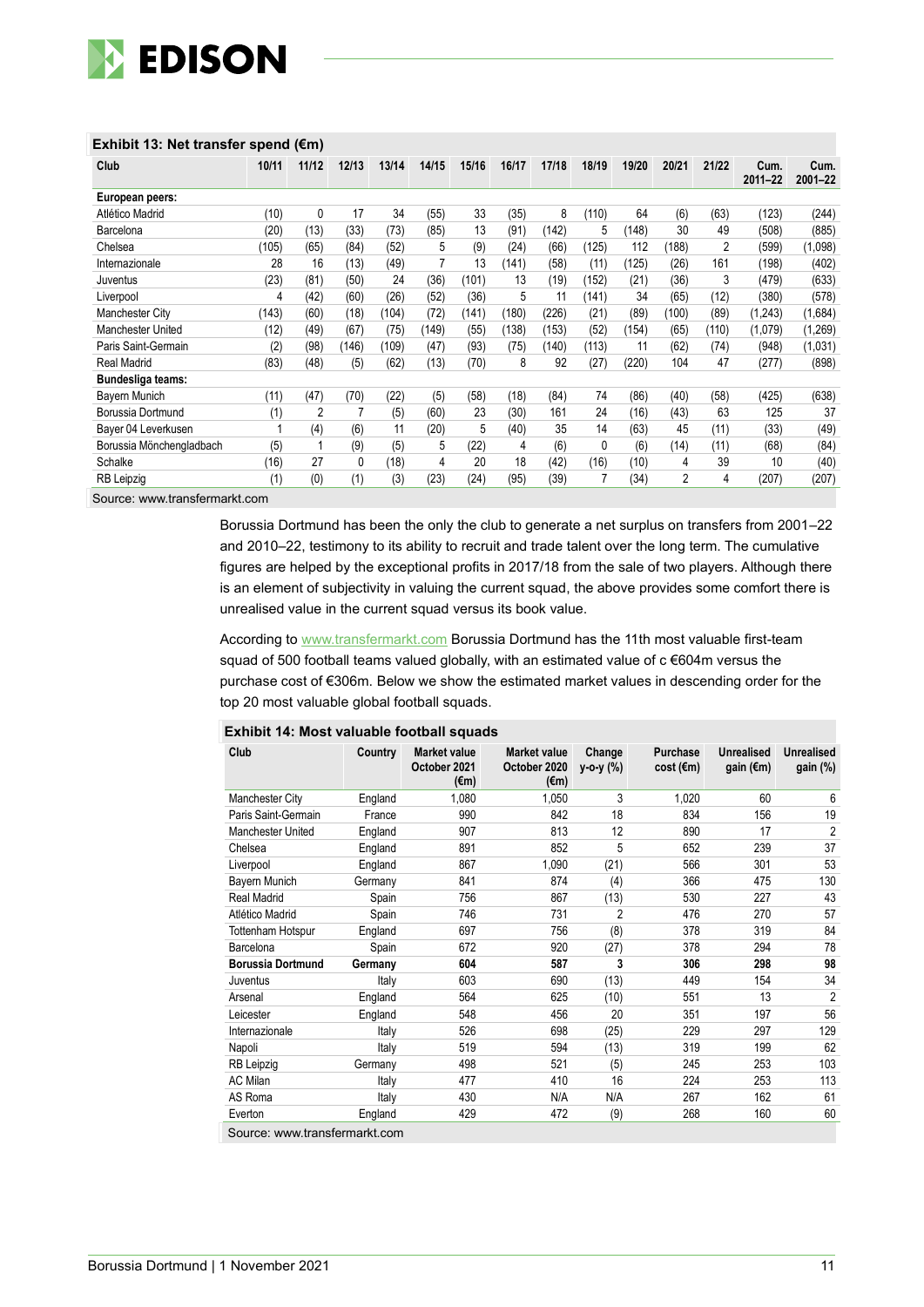

The above suggests Borussia Dortmund's squad has increased in value by 3% over the last 12 months, while the value of many other clubs has declined. The above includes players on loan; when these are excluded the current first team squad valuation is €579m (see below).

The current first-team squad is shown below. The combined estimated values for Haaland (€150m) and Bellingham (€70m) represent c 38% of the adjusted squad valuation of €579m, and are testimony to the club's scouting system, having been purchased for €20m and €23m respectively. Haaland's contract ends in 2023/24 but given his phenomenal success he has been closely linked with the majority of the larger European football clubs already. We believe Haaland has a release clause in his contract in the summer of 2022 for €75m but given the level of interest from many clubs it is likely to be exceeded. Bellingham was signed in 2020/21, and has established himself as a first-team regular and appeared for the English national squad.

| Exnibit 15: Borussia Dortmund first-team squad (20 October 2021) |                 |                   |                    |     |                             |                        |
|------------------------------------------------------------------|-----------------|-------------------|--------------------|-----|-----------------------------|------------------------|
| Player                                                           | <b>Position</b> | <b>Joined BVB</b> | Contract<br>expiry | Age | <b>Market value</b><br>(€m) | Purchase<br>value (€m) |
| Gregor Kobel                                                     | Goalkeeper      | 21/22             | 25/26              | 23  | 18                          | 15                     |
| Roman Bürki                                                      | Goalkeeper      | 15/16             | 22/23              | 30  | 3                           | 4                      |
| <b>Marwin Hitz</b>                                               | Goalkeeper      | 18/19             | 22/23              | 34  | $\overline{2}$              | 0                      |
| Luca Unbehaum                                                    | Goalkeeper      | 19/20             | 21/22              | 20  | $\overline{2}$              | $\pmb{0}$              |
| Stefan Drljaca                                                   | Goalkeeper      | 20/21             | 21/22              | 22  | 0                           | $\mathbf 0$            |
| Manuel Akanji                                                    | Defence         | 17/18             | 22/23              | 26  | 30                          | 22                     |
| Dan-Axel Zagadou                                                 | Defence         | 17/18             | 21/22              | 22  | 14                          | $\mathbf 0$            |
| <b>Mats Hummels</b>                                              | Defence         | 19/20             | 22/23              | 32  | 12                          | 31                     |
| Marin Pongracic                                                  | Defence         | 21/22             | 21/22              | 24  | 9                           | N/A                    |
| Soumalla Coulibaly                                               | Defence         | 21/22             | 23/24              | 18  | $\overline{1}$              | 0                      |
| Raphaël Guerreiro                                                | Defence         | 16/17             | 22/23              | 27  | 40                          | 12                     |
| Nico Schulz                                                      | Defence         | 19/20             | 23/24              | 28  | 6                           | 26                     |
| <b>Marcel Schmelzer</b>                                          | Defence         | 08/09             | 21/22              | 33  | $\mathbf{1}$                | $\pmb{0}$              |
| <b>Thomas Meunier</b>                                            | Defence         | 20/21             | 23/24              | 30  | 12                          | $\pmb{0}$              |
| Mateu Morey Bauzà                                                | Defence         | 19/20             | 23/24              | 21  | 4                           | $\mathbf 0$            |
| <b>Felix Passlack</b>                                            | Defence         | 15/16             | 22/23              | 23  | 3                           | $\pmb{0}$              |
| Emre Can                                                         | Midfield        | 20/21             | 23/24              | 27  | 26                          | 25                     |
| <b>Axel Witsel</b>                                               | Midfield        | 18/19             | 21/22              | 32  | 9                           | 20                     |
| Abdoulaye Kamara                                                 | Midfield        | 21/22             | N/A                | 16  | $\mathbf{1}$                | $\mathbf 0$            |
| Jude Bellingham                                                  | Midfield        | 20/21             | 24/25              | 18  | 70                          | 23                     |
| <b>Mahmoud Dahoud</b>                                            | Midfield        | 17/18             | 22/23              | 25  | 18                          | 12                     |
| <b>Tobias Raschl</b>                                             | Midfield        | 19/20             | 21/22              | 21  | $\mathbf{1}$                | $\pmb{0}$              |
| Göktan Gürpüz                                                    | Midfield        | N/A               | 21/22              | 18  | 0                           | $\pmb{0}$              |
| Giovanni Reyna                                                   | Midfield        | 19/20             | 24/25              | 18  | 42                          | $\mathbf{0}$           |
| Julian Brandt                                                    | Midfield        | 19/20             | 23/24              | 25  | 20                          | 25                     |
| <b>Reinier Jesus</b>                                             | Midfield        | 20/21             | 21/22              | 19  | 16                          | N/A                    |
| Marco Reus                                                       | Midfield        | 12/13             | 22/23              | 32  | 13                          | 17                     |
| <b>Marius Wolf</b>                                               | Midfield        | 18/19             | 23/24              | 26  | $\overline{4}$              | 5                      |
| Thorgan Hazard                                                   | Midfield        | 19/20             | 23/24              | 28  | 27                          | 26                     |
| Ansgar Knauff                                                    | Forward         | 21/22             | 22/23              | 19  | 3                           | $\pmb{0}$              |
| <b>Erling Haaland</b>                                            | Forward         | 19/20             | 23/24              | 21  | 150                         | 20                     |
| Donyell Malen                                                    | Forward         | 21/22             | 25/26              | 22  | 30                          | 30                     |
| Youssoufa Moukoko                                                | Forward         | 20/21             | 22/23              | 16  | 18                          | $\pmb{0}$              |
| Steffen Tigges                                                   | Forward         | 20/21             | 23/24              | 23  | $\mathbf{1}$                | $\mathbf 0$            |
| Total squad valuation                                            |                 |                   |                    |     | 604                         |                        |
| Less players on loan                                             |                 |                   |                    |     | (25)                        |                        |
| Adjusted valuation                                               |                 |                   |                    |     | 579                         |                        |

### **Exhibit 15: Borussia Dortmund first-team squad (20 October 2021)**

Source: Borussia Dortmund[, www.transfermarket.com](http://www.transfermarket.com/)

In the FY21/22 season to date there have been a total of 11 arrivals (including loans) and seven departures (including loan movements) from the club for a net spend of €63m. The most significant departure was Jadon Sancho to Manchester United for €85m, whose estimated market value in October 2020 was €117m, and is currently €100m. To determine whether there is a consistent upward bias in the valuations versus eventual transfer fees, we have examined Borussia Dortmund's transfers that resulted in a fee during the last five years and compared the fee to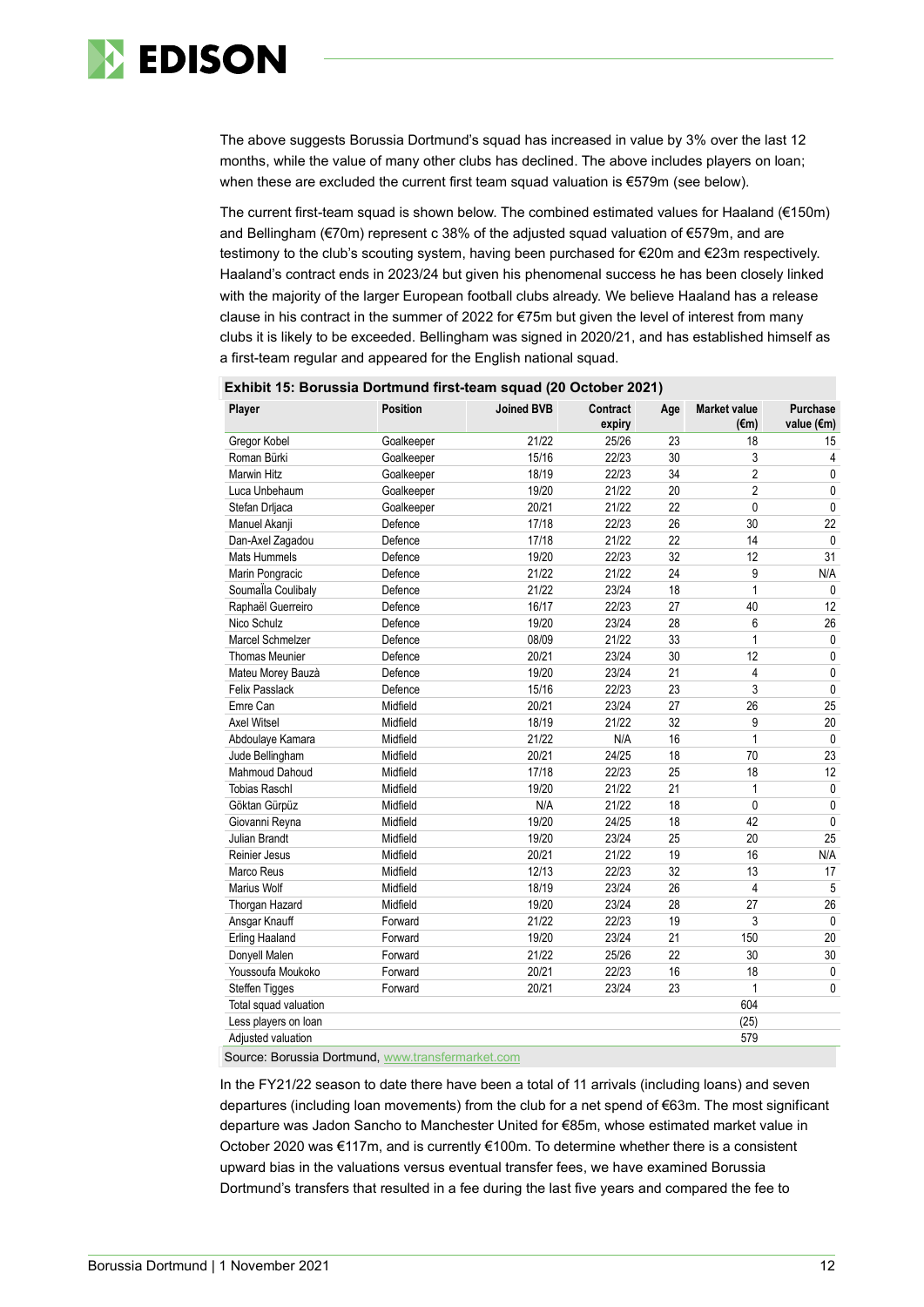

estimated value. Over the five years, the fees realised were 12% higher than estimated market values, with a wide range of apparent under and over valuations for individual players. The average can, naturally, be skewed by significant one-off gains, for example Dembélé was sold for €135m versus an estimated market value of €33m. Excluding this transfer, the cumulative realised transfer fees were 6% lower than the estimated market values. Therefore, we believe the estimated market values are a reasonable proxy for the aggregate squad valuation over the long term.

## **Management**

- ◼ **Chief executive: Hans-Joachim Watzke**. Before his appointment in 2005, Mr Watzke was treasurer of the football club. His contract has been extended to December 2025. He is also the owner-founder of Watex, a leading manufacturer of protective clothing for industrial workers and firefighters.
- ◼ **Chief financial officer: Thomas Treß** was appointed second managing director in 2005. He has been responsible for finance since 2006 and is responsible for other parts of the organisation including stadium management and security. His contract has also been extended to 2025. He was previously a partner at RölfsPartner, one of the leading business consultancies in Germany. He was awarded CFO of the year 2013 by the German Finance Magazin.
- **Managing director: Carsten Cramer** became a further managing director in 2018, having served as sales & marketing director since 2010. His contract has been extended to 2025. He joined from leading sports marketing agency Sportfive (now Lagardère Sports), where he served latterly as a team leader at BVB and then as senior VP with nationwide duties.
- ◼ **Sporting director: Michael Zorc** has spent his whole career at Dortmund, first as player for 17 years (a Bundesliga appearance record for the club), culminating in the Bundesliga and Champions League success of the mid-1990s, and he played in the German national team on seven occasions. He was appointed as sports director in 1998. Aged 59, he has just extended his contract by one year until 2022. Michael will be succeeded by Sebastian Kehl, currently head of the professional squad.
- **Head Coach:** Marco Rose was appointed as head coach at the start of July 2021 having previously been manager of Borussia Mőnchengladbach for two seasons, and RB Salzburg for the two seasons prior to that. He played for football clubs including VfB Leipzig, Hannover 96, and FSV Mainz 05 until he retired in 2011. He is 45 and his contract at Dortmund runs until June 2024.

## **Sensitivities**

- The company's financials are dependent on sporting success. A weak performance could cause revenue to fall and affect the ability to attract and retain players and coaches. Participation in lucrative UEFA competitions cannot be relied on, although the club has qualified regularly.
- The company's financial performance depends on the team's ability to play in competitive and non-competitive games, for example friendlies, both domestically and internationally, and on fans attending games. Any restrictions on the ability to travel and compete in games due to, for example, a pandemic may therefore affect financial performance.
- While serious injuries cannot be anticipated, the club maintains a strong squad and minimises the risk of poor investment in new players by intensive scouting and medical examinations.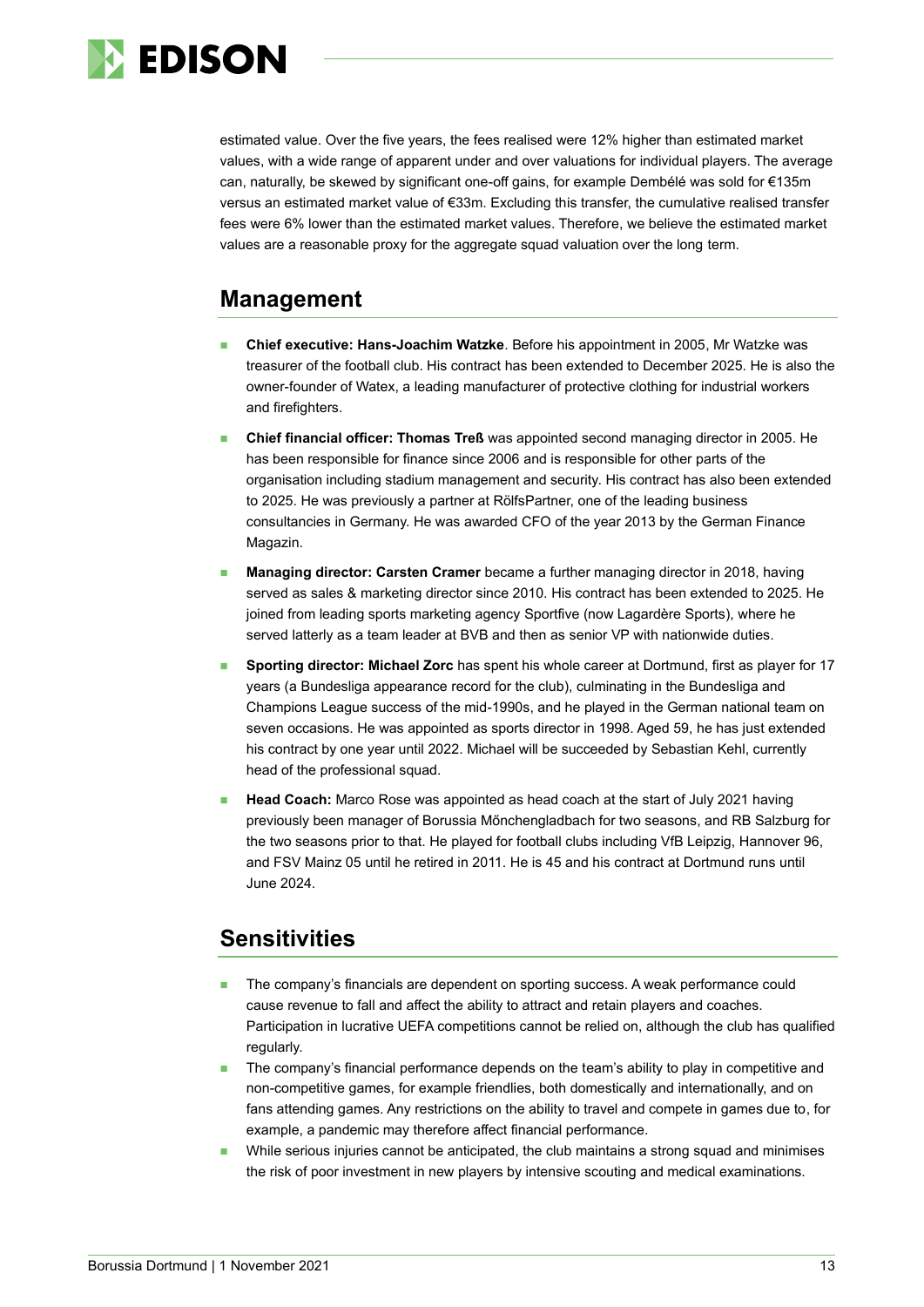

- The company competes for a share of disposable consumer income, which may be eroded by economic downturn. However, attendance at home matches is resilient (much the highest in the Bundesliga) and ticket prices are lower than those of leading competitors.
- Dortmund is dependent on the strength and perception of its brand. While damage may impair its ability to attract sponsors, the company invests heavily to ensure consistent quality.
- Long-term contracts with major sponsors provide security independent of sporting performance.
- Dortmund is subject to external governing bodies, such as the Bundesliga, DFB, UEFA and FIFA, which may change the structure of German and European football. In terms of finances, the company is in tune with a market subject to growing regulation, notably the break-even requirement for participation in UEFA competitions.
- Negotiation and pricing of key media contracts are outside the company's control and those contracts may change.
- The company's digital media strategy is still developing. Piracy and illegal live streaming may adversely affect its broadcasting and new media and mobile revenue.
- The club is obliged to pay players and coaching staff in line with competitors. Labour costs have risen sharply, accounting for c 58% of its revenue excluding transfers, similar to key peers.
- Substantial increases in the cost of signing new players could adversely affect the business, but the company's strategy for talent development and its financial success to date suggest this is less of a risk than for other clubs.
- There is a potential conflict between sporting objectives and financial requirements, highlighted by an increased reliance on transfers.

## **Financials**

We have highlighted the growth drivers of Borussia Dortmund's revenues in the individual sections above.



#### **Exhibit 16: Revenue and EBITDA profile**

#### Source: Borussia Dortmund, Edison Investment Research

FY21 revenue declined by c 10% to €334m, EBITDA by c 38% to €39m and reported EPS was negative €0.79 versus negative €0.48 in FY20. Revenue was in line with our expectations of €335m, as higher Advertising was offset by marginally lower Merchandising than expected. EBITDA of €39m (margin 11.7%) was above management's most recent guidance issued wit[h Q321 results](https://www.edisongroup.com/publication/nice-finish/29568) of €33m (raised from €25–30m).

The relatively strong EBITDA performance was due to robust cost control: personnel expenses (64% of revenue) flat year-on-year, depreciation and amortisation (33% of revenue) up 5%, and other operating expenses (26% of revenue) declined by 28% y-o-y.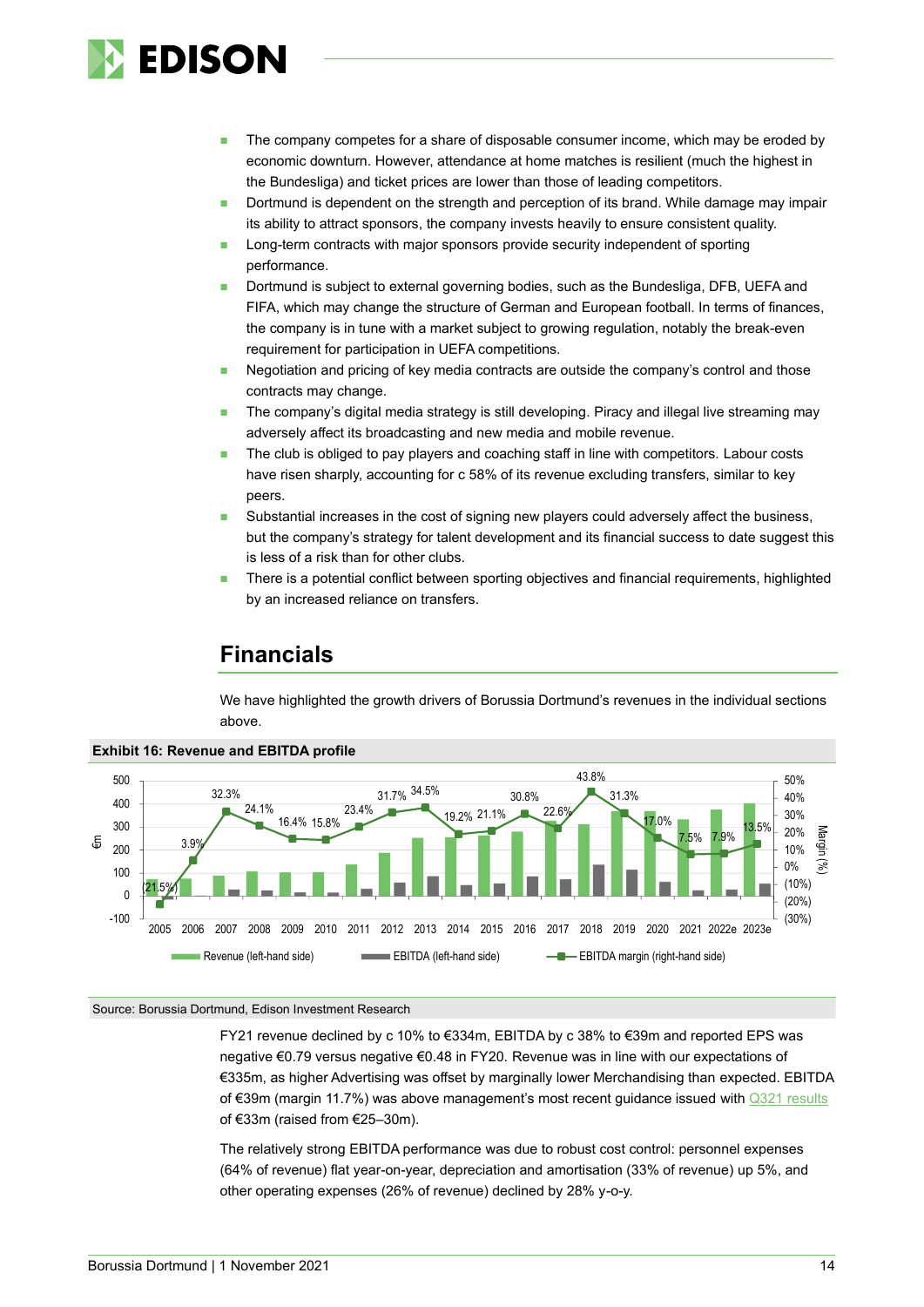

## **New forecasts: Upgrade for FY22**

Management guides to a strong recovery in FY22 revenue excluding transfers of €374m, y-o-y growth of c 12% It expects higher revenue from Advertising, Match Operations, and Conference and Catering. The guidance is marginally ahead of pre-lockdown (FY19) revenue of c €370m. In addition, it expects to generate €110m of gross transfer proceeds (including €85m for Jadon Sancho) to give revenue including transfers of €484m, year-on-year growth of c 35% from FY21's €359m. At the net income level, management expects to report a net loss of €12–17m, an operating loss of €10–15m, and EBITDA of €92–97m.

In Exhibit 17 we show our new forecasts for FY22 and introduce forecasts for FY23. Our typical working assumption is that the team finishes in the top four of the Bundesliga and qualifies from its Champions League group stage.

| €m                             | <b>FY21</b> | FY22e old | FY22e new | Change    | FY23e new |
|--------------------------------|-------------|-----------|-----------|-----------|-----------|
| Revenue                        | 334.2       | 369.9     | 376.6     | 1.8%      | 404.3     |
| Growth y-o-y                   |             | 10.7%     | 12.7%     |           | 7.4%      |
| - Match Operations             | 0.6         | 31.3      | 34.6      | 10.7%     | 45.6      |
| - Advertising                  | 106.6       | 113.3     | 119.4     | 5.4%      | 124.1     |
| - TV Marketing                 | 186.7       | 165.0     | 164.0     | $(0.6\%)$ | 168.0     |
| - Merchandising                | 32.6        | 36.7      | 33.6      | $(8.4\%)$ | 34.6      |
| - Conference, Catering & Misc. | 7.7         | 23.8      | 25.0      | 5.2%      | 32.0      |
| Net transfer income            | 15.4        | 50.0      | 60.0      | 20.0%     | 60.0      |
| <b>EBITDA</b>                  | 39.0        | 80.8      | 97.2      | 20.4%     | 114.5     |
| Margin                         | 11.7%       | 21.8%     | 25.8%     |           | 28.3%     |
| Growth y-o-y                   |             | 107.3%    | 149.6%    |           | 17.8%     |
| Operating income (reported)    | (72.1)      | (28.6)    | (10.8)    | N/M       | 3.2       |
| Profit before tax (reported)   | (73.2)      | (31.0)    | (12.9)    | N/M       | 2.0       |
| Profit after tax (reported)    | (72.8)      | (37.4)    | (12.9)    | N/M       | 2.0       |
| EPS reported $(\epsilon)$      | (0.79)      | (0.41)    | (0.12)    | N/M       | 0.02      |
| EPS normalised $(E)$           | 0.26        | 0.62      | 0.71      | 13.7%     | 0.83      |
| DPS $(E)$                      | 0.00        | 0.00      | 0.00      | N/M       | 0.00      |

#### **Exhibit 17: Summary of new estimates**

Source: Borussia Dortmund, Edison Investment Research

In the absence of further COVID-19 related restrictions, we forecast year-on-year revenue growth of c 13% in FY22 to €377m and a further 7% increase in FY23 to €404m. The most significant contributors to the €70m revenue growth from FY21 to FY23 are: Match Operations (+€45m); Conference, Catering etc (+€24m); and Advertising (+€18m); offset by a €19m reduction in TV Marketing. Revenue growth and a €10m absolute increase in forecast net transfer income in FY22 leads to EBITDA growth of 150% in FY22 (€97m) and 18% in FY23 (€115m). The FY23 revenue forecast of €404m compares with FY19's pre-COVID-19 revenue of €370m, and the FY23 EBITDA forecast of €115m is similar to FY19's €116m.

During FY22 we assume fan attendance will be c 78% of the total available capacity, including a gradual build through H122 and full capacity for H222. The better attendance should lead to growth for Match Operations and other associated revenues such as drinks and food at the stadium.

We increase our forecasts for net transfer income to €60m in both FY22 and FY23 versus €15m realised in FY21 to reflect an expected more buoyant transfer market. Given the unpredictable nature of player transfers, we typically estimate future transfers as an average of activity in the prior three years. In FY19–21 Borussia Dortmund reported net transfer income of €83m, €40m and €15m, a three-year average of €46m. As FY21 was negatively affected by the COVID-19 outbreak, we feel it is more appropriate to assume an average of the more typical non-COVID-19 affected years, that is FY19 and FY20, of €60m. In FY22, this is supported by the sale of Sancho for gross proceeds of €85m and an expected benefit to EBITDA of €56m.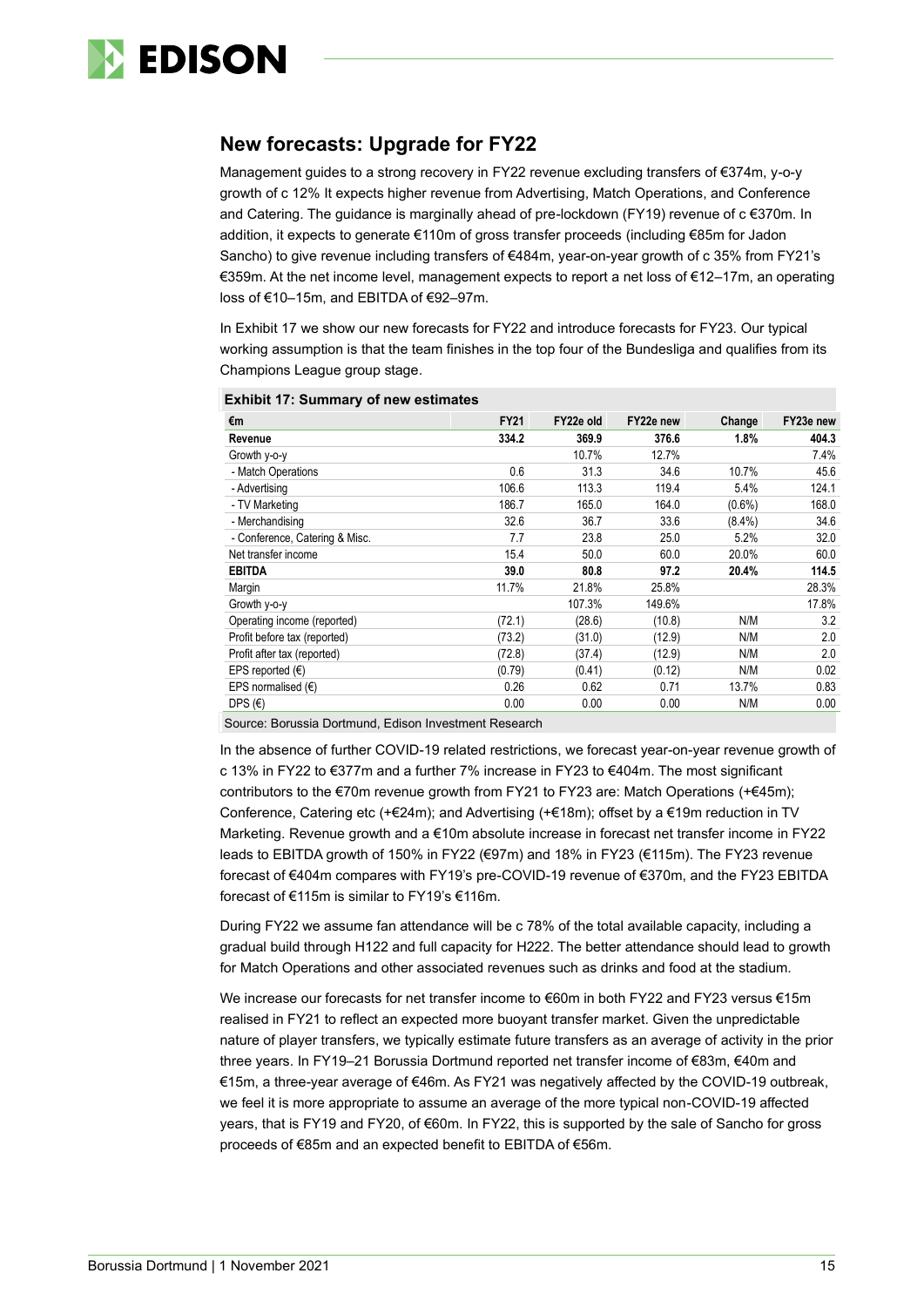

We assume zero effective tax in FY22 and FY23 given the corporate tax loss carry forward of €119m and trade tax loss carry forwards of €100m. For normalised earnings we assume a tax rate of 8%.

The growth in EPS in FY22 and FY23 is lower than the growth in net income due to the October 2021 share issue (see below).

Given the expected net loss of €13m in FY22 and modest net profit of €2m in FY23, we assume no dividend will be proposed.

## **Cash flow: FY21 net debt eliminated post year-end**

Despite the challenging operating environment, the company generated positive operating cash flow after interest of €16m in FY21, an improvement from the FY20 outflow of €0.4m. The net debt position increased from €29m at end FY20 to €76m. In aggregate there was lower year-on-year investment in the squad and fixed assets (€92m versus €159m in FY20) and lower transfer proceeds (€30m versus €108m in FY20). Prior to the COVID-19 pandemic, the company typically operated with a year-end net cash position. Following the period end, the company announced the sale of Jadon Sancho for €85m, and in October 2021 an equity raise with gross proceeds of €86.2m was completed. The company issued 18.4m new shares, one new share for every five shares already held, at a price of  $\epsilon$ 4.7, a discount of 24% to the  $\epsilon$ 6.2 share price when the raise was announced.

Our new profit forecasts lead to operating cash flow generation post interest in FY22 and FY23 of €12m and €50m respectively. We assume capex of €6m pa and net investment in the playing squad of €3m pa, including gross investment of €88m, in line with FY21, but higher proceeds of €85m (equivalent to Sancho's proceeds) in both years. We assume the new debt raised during FY21 of €57m is repaid in FY22 using the proceeds from the equity raise. By year-end FY22 these lead to a forecast net cash position of €13m, and a further improvement to €54m by the end of FY23.

## **Balance sheet: Asset heavy with limited debt**

The net loss generated in FY21 led to a reduction in net assets to €233m from €305m at end FY20. Intangible assets (€193m), mainly the playing squads, and tangible assets (€183m) represented the bulk of the total asset base of €451m. The most significant liability was closing gross debt of €78m, including short-term debt of €57m (to be repaid in FY22) and leases of €21m.

## **Valuation**

We typically value Borussia Dortmund using an asset-backed sum-of-the-parts valuation, taking into account the potential unrealised value of the football squads and the brand name. Our valuation of €11.56 a share is a premium of 142% to the current share price of €4.77. The share price is lower than the value of the squad in isolation, or at a modest premium to our estimate of the brand value in isolation, implying a lower value is being attributed to at least one of them.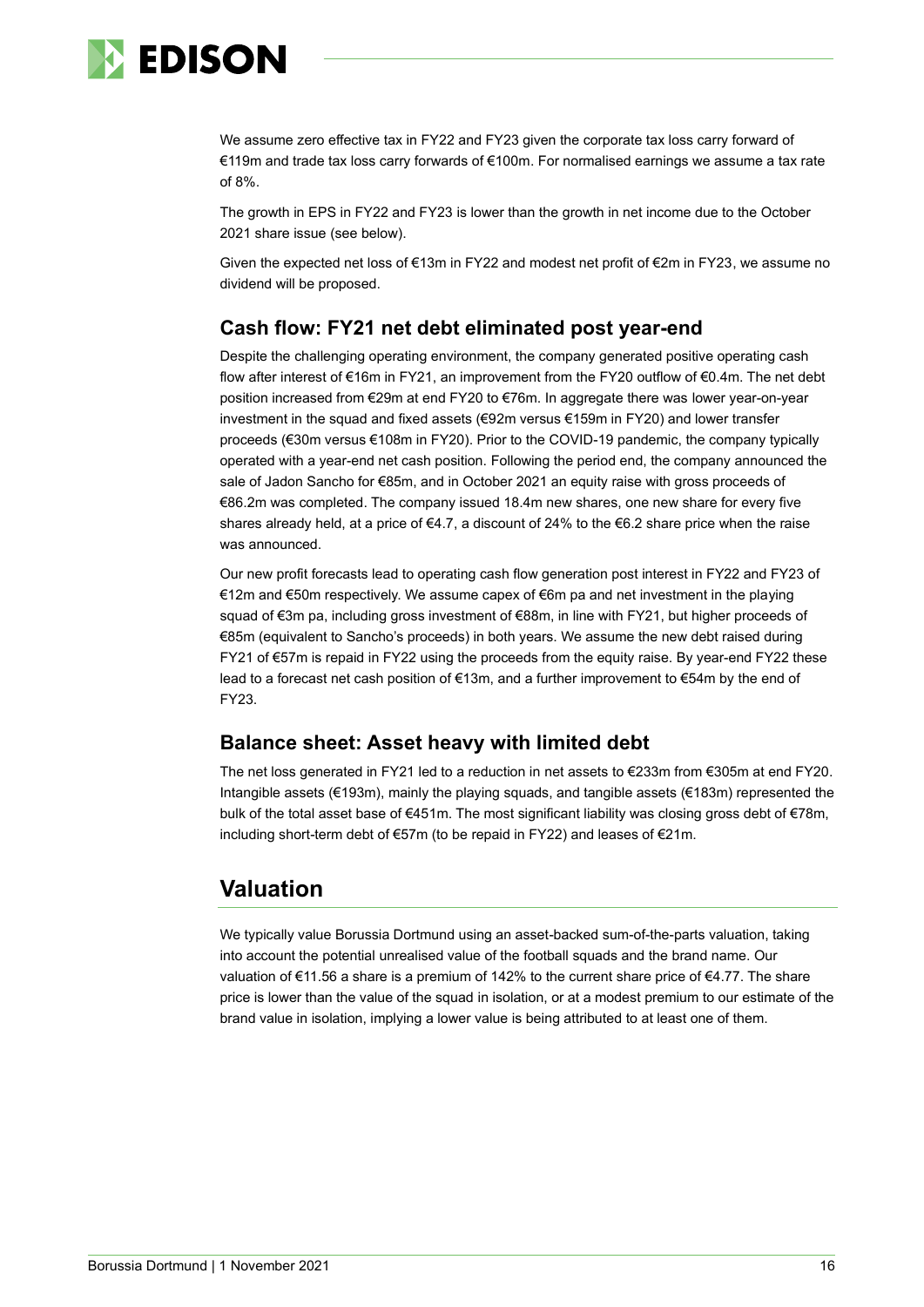

#### **Exhibit 18: Sum-of-the-parts**

|                                | €m      | Per share $(E)$ Comments |                                                         |
|--------------------------------|---------|--------------------------|---------------------------------------------------------|
| Value of squad                 | 561.4   |                          | 5.09 Per Transfermarkt.com less discount of 8%          |
| <b>Brand value</b>             | 521.2   |                          | 4.72 Brand Finance (May 2018) \$587m plus premium of 3% |
| Stadium                        | 183.5   |                          | 1.66 Net book value at 30 June 2021                     |
| Enterprise value               | 1.266.1 | 11.47                    |                                                         |
| Net cash/(debt)                | 10.2    |                          | 0.09 Proforma for equity raise                          |
| Equity value                   | 1.276.3 | 11.56                    |                                                         |
| Shares (m)                     | 110.4   |                          |                                                         |
| Current share price            |         | 4.77                     |                                                         |
| Premium to current share price |         | 142%                     |                                                         |

Source: Edison Investment Research

The current value of all of Borussia Dortmund's footballing squads (ie the Bundelsiga, UEFA under 19s, 3. Liga and the junior team) is €610m (source: www.transfermarkt.com), including €579m for the Bundesliga first-team squad. To this we apply a discount of 8%, which is the average cost of transfers, expensed through the income statement, since FY19. The squad valuations are a premium of 192% to the June 2021 book value of €192m, which still includes Sancho, therefore the comparison is not on a like-for-like basis. Management's long-term record in realising gains on players disposals provides comfort the squad market values are at a premium to book value. The book value of the squad at June 21 was equivalent to €1.74/share, and the unrealised gain of €392m represents €3.34/share.

The last quoted valuation of the Borussia Dortmund brand by Brand Finance of US\$587m was made in May 2018, equivalent to €506m at the current exchange rate of US\$1.18/€. To estimate the potential change in brand value, we use the change in the market values of Borussia Dortmund's listed peers since the end of May 2018 as a proxy.

#### **Exhibit 19: Peer group valuations**

| $- - - - -$                                                |          |      |                       |                                          |                                              |               |                     |                     |                                |                                |
|------------------------------------------------------------|----------|------|-----------------------|------------------------------------------|----------------------------------------------|---------------|---------------------|---------------------|--------------------------------|--------------------------------|
|                                                            | Year-end | Ccy  | <b>Share</b><br>price | <b>Market</b><br>value<br>current<br>(m) | <b>Market</b><br>value 31<br>May 2018<br>(m) | Change<br>(%) | EV/ sales<br>FY1(x) | EV/ sales<br>FY2(x) | EV/<br><b>EBITDA</b><br>FY1(x) | EV/<br><b>EBITDA</b><br>FY2(x) |
| Ajax                                                       | Jun      | €    | 14.9                  | 273                                      | 221                                          | 24            | 2.4                 | 1.6                 | 4.2                            | 2.7                            |
| Juventus                                                   | Jun      | €    | 0.7                   | 939                                      | 595                                          | 58            | 2.5                 | 2.3                 | N/A                            | 11.9                           |
| Manchester United                                          | Jun      | US\$ | 16.3                  | 2,655                                    | 3.440                                        | (23)          | 4.0                 | 3.7                 | 19.8                           | 13.9                           |
| Olympique Lyonnais                                         | Jun      | €    | 2.2                   | 130                                      | 178                                          | (27)          | 0.5                 | 0.4                 | 9.0                            | 2.1                            |
| Average of football clubs                                  |          |      |                       |                                          |                                              | 20            | 3.0                 | 2.5                 | 12.0                           | 9.5                            |
| Madison Square Garden                                      | Jun      | US\$ | 189.5                 | 4,590                                    | 6.201                                        | (26)          | 6.8                 | 6.4                 | 114.9                          | 58.4                           |
| World Wrestling Entertainment                              | Dec      | US\$ | 61.1                  | 4,658                                    | 4,467                                        | 4             | 4.3                 | 3.8                 | 15.9                           | 13.2                           |
| Average of other sports/entertainment                      |          |      |                       |                                          |                                              | (11)          | 5.6                 | 5.1                 | 65.4                           | 35.8                           |
| Average of four largest companies                          |          |      |                       |                                          |                                              | 3             |                     |                     |                                |                                |
| Borussia Dortmund                                          | Jun      | €    | 4.77                  | 527                                      | 542                                          | (3)           | 1.4                 | 1.3                 | 5.3                            | 4.5                            |
| Premium/ (discount) to average football club               |          |      |                       |                                          |                                              |               | (54%)               | (49%)               | (56%)                          | (53%)                          |
| Premium/ (discount) to average other sports/ entertainment |          |      |                       |                                          |                                              |               | (75%)               | (75%)               | (92%)                          | (87%)                          |
|                                                            |          |      |                       |                                          |                                              |               |                     |                     |                                |                                |

Source: Refinitiv, Edison Investment Research. Note: Priced 29 October 2021.

The average market value for the four quoted football peers has increased by 20% since the end of May 2018. The two largest quoted peers have experienced very different fortunes: Juventus's value has increased by 58%, while Manchester United's has reduced by 23%, partly reflecting relative sporting success. The other quoted sports/entertainment peers have declined by an average of 11%. If we consider the four largest companies (Juventus, Madison Square Garden, Manchester United and World Wrestling Entertainment), the average increase has been 3%. Applying this premium to the last quoted brand valuation produces €521m or €4.72/share.

### **Peer group comparison: Significant discount**

Borussia Dortmund is trading at a significant discount to its quoted football club peers and the wider universe of other companies with sports/entertainment exposure.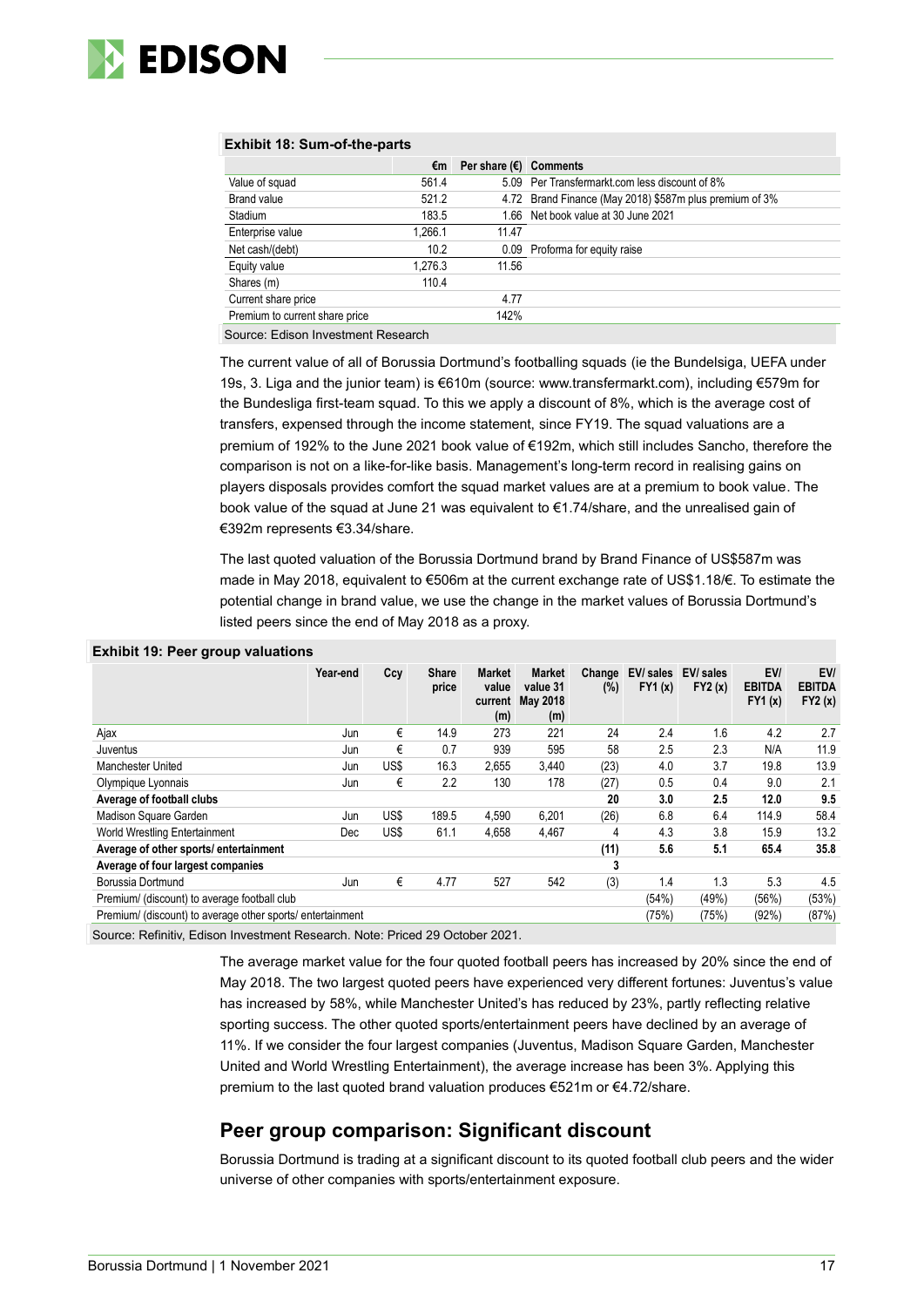

Borussia Dortmund's FY1 EV/sales multiple of 1.4x is a 54% discount to the average of the football peers 3.0x, with larger clubs at Juventus (2.5x) and Manchester United (4.0x) trading at a premium to the smaller clubs.

The football clubs also have a wide range of EV/EBITDA multiples within an average for the group for FY1 of 12.0x. Borussia Dortmund's multiple of 5.3x is more comparable with Ajax (4.2x) than Manchester United (19.8x).

## **Borussia Dortmund's long-term valuation**

Below we show Borussia Dortmund's prospective EV/sales and EV/EBITDA (current EV) multiples for FY22e and FY23e versus historical multiples (historical enterprise values) with the high, average (quoted) and low multiples shown for each year. We exclude FY05 and FY06 from the EV/EBITDA charts as the company was emerging from its financial troubles and was either loss-making (FY05) or generating low EBITDA (FY06) and therefore valued on much higher multiples, which are less representative.



For FY22e and FY23e, the EV/sales multiples of 1.4x and 1.3x are a large discount to the long-run average of 1.6x, and a little above the typical low multiples of 1.0–1.3x since FY15.

The prospective EV/EBITDA multiples for FY22e and FY23e of 5.3x and 4.5x are well below the long-run average (since FY07) of 7.0x, which is skewed by the high valuations of FY20 and FY21 when profitability was affected by the COVID-19 pandemic. Excluding FY20 and FY21, the average long-term multiple reduces to 6.0x, so it remains below the long-run average. The above would suggest potential for strong share price performance, even with only a normalisation to prior average multiples.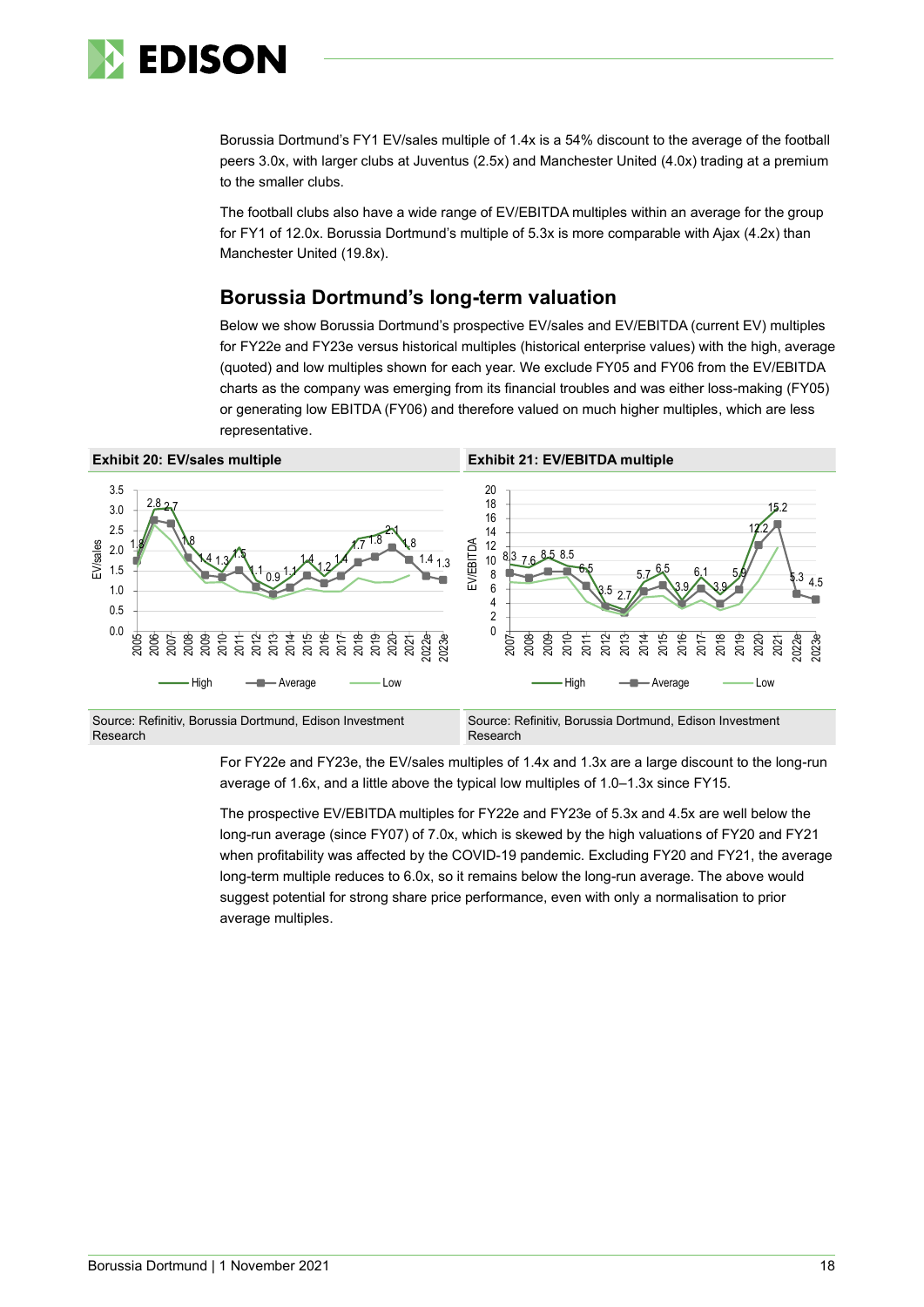

#### **Exhibit 22: Financial summary**

|                                                                    | €m<br>2019      | 2020           | 2021           | 2022e          | 2023e         |
|--------------------------------------------------------------------|-----------------|----------------|----------------|----------------|---------------|
| Year end 30 June                                                   | <b>IFRS</b>     | <b>IFRS</b>    | <b>IFRS</b>    | <b>IFRS</b>    | <b>IFRS</b>   |
| <b>INCOME STATEMENT</b>                                            |                 |                |                |                |               |
| Revenue                                                            | 370.3           | 370.2          | 334.2          | 376.6          | 404.3         |
| Cost of Sales                                                      | (21.3)          | (22.4)         | (19.6)         | (20.6)         | (21.6)        |
| <b>Gross Profit</b>                                                | 349.0           | 347.8          | 314.6          | 356.0          | 382.7         |
| <b>EBITDA</b>                                                      | 116.0           | 63.0           | 39.0           | 97.2           | 114.5         |
| Normalised operating profit                                        | 103.2           | 49.1           | 25.3           | 83.4           | 100.5         |
| Amortisation of acquired intangibles                               | (65.9)          | (88.3)         | (92.6)         | (94.3)         | (97.3)        |
| Exceptionals                                                       | (13.8)          | (3.9)          | (4.8)          | 0.0            | 0.0           |
| Reported operating profit                                          | 23.5            | (43.1)         | (72.1)         | (10.8)         | 3.2           |
| Net Interest                                                       | (1.7)<br>0.0    | (3.4)<br>(0.0) | (1.1)<br>0.1   | (2.0)<br>0.0   | (1.2)<br>0.0  |
| Joint ventures & associates (post tax)<br>Profit Before Tax (norm) | 101.5           | 45.6           | 24.3           | 81.4           | 99.3          |
| Profit Before Tax (reported)                                       | 21.8            | (46.6)         | (73.2)         | (12.9)         | 2.0           |
| Reported tax                                                       | (4.4)           | 2.6            | 0.3            | 0.0            | 0.0           |
| Profit After Tax (norm)                                            | 80.9            | 43.0           | 24.2           | 74.9           | 91.4          |
| Profit After Tax (reported)                                        | 17.4            | (44.0)         | (72.8)         | (12.9)         | 2.0           |
| Minority interests                                                 | 0.0             | 0.0            | 0.0            | 0.0            | 0.0           |
| Net income (normalised)                                            | 80.9            | 43.0           | 24.2           | 74.9           | 91.4          |
| Net income (reported)                                              | 17.4            | (44.0)         | (72.8)         | (12.9)         | 2.0           |
|                                                                    | 92.0            |                |                | 105.4          |               |
| Average number of shares outstanding (m)<br>EPS - normalised $(6)$ | 0.88            | 92.0<br>0.47   | 92.0<br>0.26   | 0.71           | 110.4<br>0.83 |
| EPS - diluted normalised $(€)$                                     | 0.88            | 0.47           | 0.26           | 0.71           | 0.83          |
| EPS - basic reported $(€)$                                         | 0.19            | (0.48)         | (0.79)         | (0.12)         | 0.02          |
| Dividend $(€)$                                                     | 0.06            | 0.00           | 0.00           | 0.00           | 0.00          |
|                                                                    |                 |                |                |                |               |
| Revenue growth (%)                                                 | 18.2            | (0.0)          | (9.7)          | 12.7           | 7.4           |
| Gross Margin (%)                                                   | 94.3            | 94.0           | 94.1           | 94.5           | 94.7          |
| EBITDA Margin (%)                                                  | 31.3            | 17.0           | 11.7           | 25.8           | 28.3          |
| Normalised Operating Margin                                        | 27.9            | 13.2           | 7.6            | 22.2           | 24.9          |
| <b>BALANCE SHEET</b>                                               |                 |                |                |                |               |
| <b>Fixed Assets</b>                                                | 371.7           | 441.5          | 389.8          | 351.1          | 309.1         |
| Intangible Assets                                                  | 163.7           | 229.7          | 193.4          | 162.5          | 128.5         |
| <b>Tangible Assets</b>                                             | 184.0           | 193.0          | 183.5          | 175.7          | 167.7         |
| Investments & other                                                | 24.0            | 18.8           | 12.9           | 12.9           | 12.9          |
| <b>Current Assets</b>                                              | 128.4           | 76.5           | 60.7           | 100.1          | 145.0         |
| <b>Stocks</b>                                                      | 4.6             | 6.8            | 6.8            | 9.9            | 11.2          |
| Debtors                                                            | 30.1            | 36.5           | 29.9           | 33.7           | 36.2          |
| Cash & cash equivalents<br>Other                                   | 55.9<br>37.9    | 3.3<br>29.9    | 1.7<br>22.2    | 34.2<br>22.2   | 75.4<br>22.2  |
| <b>Current Liabilities</b>                                         | (125.4)         | (122.6)        | (163.6)        | (90.7)         | (91.6)        |
| Creditors                                                          | (119.8)         | (110.2)        | (100.1)        | (84.1)         | (85.0)        |
| Tax and social security                                            | (0.8)           | (0.0)          | (0.0)          | (0.0)          | (0.0)         |
| Short term borrowings                                              | 0.0             | (8.0)          | (56.9)         | 0.0            | 0.0           |
| Finance leases                                                     | (3.1)           | (4.4)          | (4.2)          | (4.2)          | (4.2)         |
| Other                                                              | (1.7)           | 0.0            | (2.3)          | (2.3)          | (2.3)         |
| Long Term Liabilities                                              | (19.8)          | (89.9)         | (54.3)         | (54.3)         | (54.3)        |
| Long term borrowings                                               | 0.0             | 0.0            | 0.0            | 0.0            | 0.0           |
| Finance leases                                                     | (8.4)           | (20.1)         | (16.8)         | (16.8)         | (16.8)        |
| Other long term liabilities                                        | (11.4)          | (69.9)         | (37.5)         | (37.5)         | (37.5)        |
| <b>Net Assets</b>                                                  | 354.9           | 305.4          | 232.6          | 306.2          | 308.2         |
| Minority interests                                                 | $0.0\,$         | $0.0\,$        | 0.0            | 0.0            | 0.0           |
| Shareholders' equity                                               | 354.9           | 305.4          | 232.6          | 306.2          | 308.2         |
| <b>CASH FLOW</b>                                                   |                 |                |                |                |               |
| Op Cash Flow before WC and tax                                     | 111.9           | 59.5           | 37.9           | 95.2           | 113.3         |
| Working capital                                                    | 5.7             | (18.0)         | (6.9)          | (22.9)         | (2.9)         |
| Exceptional & other                                                | (84.6)          | (38.9)         | (13.6)         | (58.0)         | (58.8)        |
| Tax                                                                | (2.8)           | 0.3            | 0.0            | 0.0            | 0.0           |
| Operating cash flow                                                | 30.2            | 3.0            | 17.4           | 14.3           | 51.6          |
| Capex                                                              | (9.9)           | (6.1)          | (3.4)          | (6.0)          | (6.0)         |
| Net investment in intangibles                                      | (13.6)          | (44.6)         | (58.6)         | (3.3)          | (3.3)         |
| Acquisitions/disposals                                             | 0.0             | 0.0            | 0.0            | 0.0            | 0.0           |
| Net interest                                                       | (1.5)           | (3.3)          | (1.4)          | (2.0)          | (1.2)         |
| Equity financing                                                   | 0.0             | 0.0            | 0.0            | 86.5           | 0.0           |
| Dividends                                                          | (5.5)           | (5.5)          | 0.0            | 0.0            | 0.0           |
| Other                                                              | (3.3)           | (3.9)          | 52.5           | (56.9)         | $0.0\,$       |
| Net Cash Flow                                                      | (3.6)           | (60.6)         | 6.4            | 32.5           | 41.1          |
| Opening net debt/(cash)                                            | (50.8)          | (44.4)         | 29.1           | 76.2           | (13.2)        |
| Other non-cash movements                                           | (2.8)<br>(44.4) | (12.9)<br>29.1 | (53.6)<br>76.2 | 56.9<br>(13.2) | 0.0<br>(54.3) |
| Closing net debt/(cash)                                            |                 |                |                |                |               |

Source: Company accounts, Edison Investment Research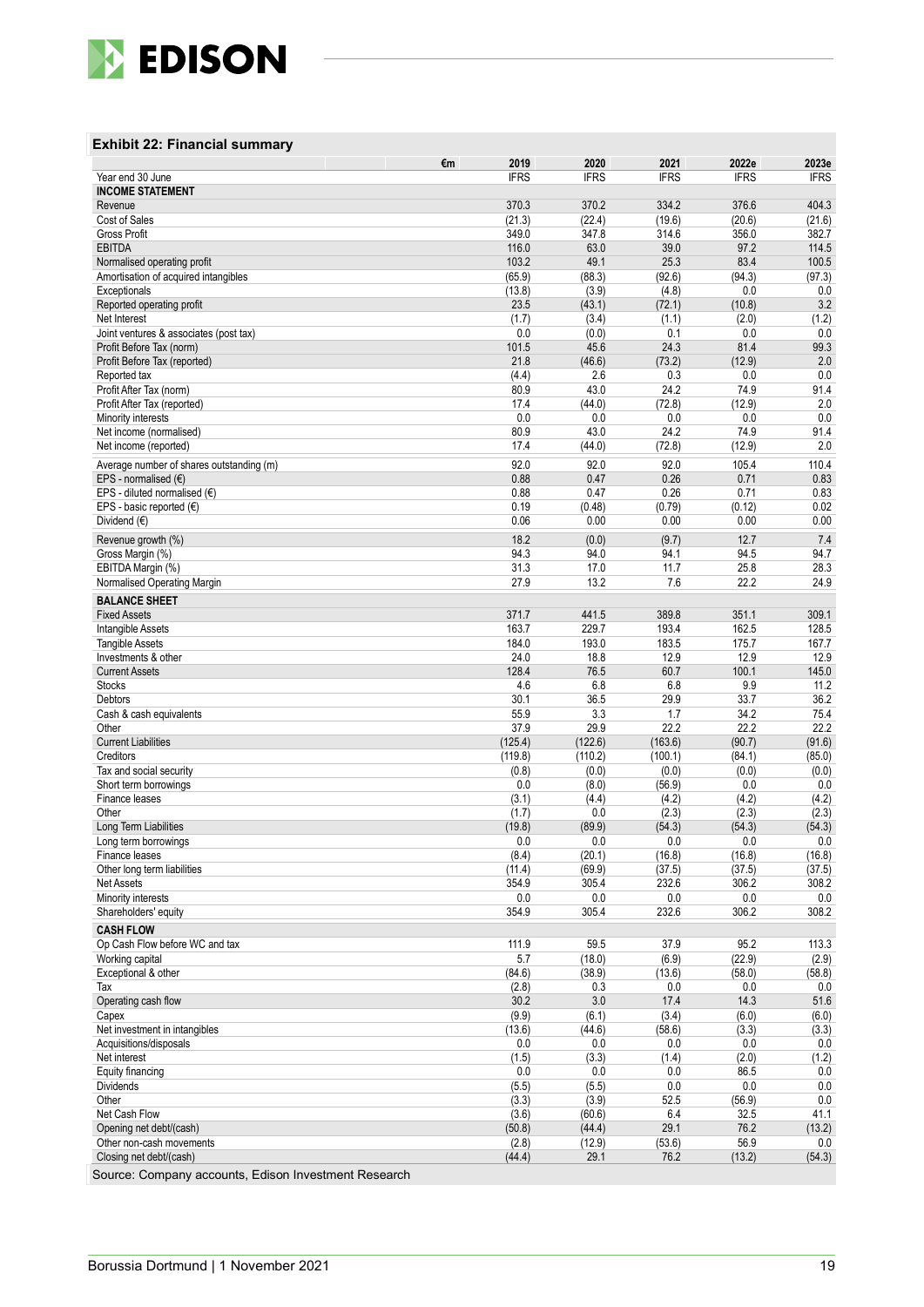

| <b>Contact details</b>                                                                                                                                                                                                                                                                 | Revenue by geography                                                                                                                                                                                                                                                                                                                                    |       |
|----------------------------------------------------------------------------------------------------------------------------------------------------------------------------------------------------------------------------------------------------------------------------------------|---------------------------------------------------------------------------------------------------------------------------------------------------------------------------------------------------------------------------------------------------------------------------------------------------------------------------------------------------------|-------|
| 11 Rheinlanddamm 207-209<br>D-44137 Dortmund<br>Germany<br>+49 (0) 231 90 20 745<br>www.bvb.de/aktie                                                                                                                                                                                   | N/A                                                                                                                                                                                                                                                                                                                                                     |       |
| <b>Management team</b>                                                                                                                                                                                                                                                                 |                                                                                                                                                                                                                                                                                                                                                         |       |
| Chief executive: Hans-Joachim Watzke                                                                                                                                                                                                                                                   | <b>Chief financial officer: Thomas Treß</b>                                                                                                                                                                                                                                                                                                             |       |
| Before his appointment in 2005. Mr Watzke had been treasurer of the football<br>club for four years. His contract as CEO runs to June 2025. He is also the owner-<br>founder of Watex, a leading manufacturer of protective clothing for industrial<br>workers and firefighters.       | Thomas Treß was appointed second managing director in 2005 and has been<br>responsible for finance since the start of 2006. His contract has been extended<br>to June 2025. He was previously a partner at RölfsPartner, one of the leading<br>business consultancies in Germany. He was awarded CFO of the year 2013 by<br>the German Finance Magazin. |       |
| <b>Managing director: Carsten Cramer</b>                                                                                                                                                                                                                                               |                                                                                                                                                                                                                                                                                                                                                         |       |
| Carsten Cramer joined the board in 2018, having served as sales and marketing<br>director since 2010. He was previously at leading sports marketing agency<br>Sportfive (now Lagardère Sports) where he served as a team leader at BVB and<br>then as senior VP with nationwide duties |                                                                                                                                                                                                                                                                                                                                                         |       |
| <b>Principal shareholders</b>                                                                                                                                                                                                                                                          |                                                                                                                                                                                                                                                                                                                                                         | (%)   |
| <b>Bernd Geske</b>                                                                                                                                                                                                                                                                     |                                                                                                                                                                                                                                                                                                                                                         | 8.24  |
| Evonik Industries                                                                                                                                                                                                                                                                      |                                                                                                                                                                                                                                                                                                                                                         | 8.19  |
| Signal Iduan                                                                                                                                                                                                                                                                           |                                                                                                                                                                                                                                                                                                                                                         | 5.98  |
| Puma                                                                                                                                                                                                                                                                                   |                                                                                                                                                                                                                                                                                                                                                         | 5.32  |
| Ballspielverein Borussia 09 e.V. Dortmund                                                                                                                                                                                                                                              |                                                                                                                                                                                                                                                                                                                                                         | 4.61  |
| Ralph Dommermuth Beteiligungen                                                                                                                                                                                                                                                         |                                                                                                                                                                                                                                                                                                                                                         | 4.17  |
| Free float                                                                                                                                                                                                                                                                             |                                                                                                                                                                                                                                                                                                                                                         | 72.27 |
|                                                                                                                                                                                                                                                                                        |                                                                                                                                                                                                                                                                                                                                                         |       |